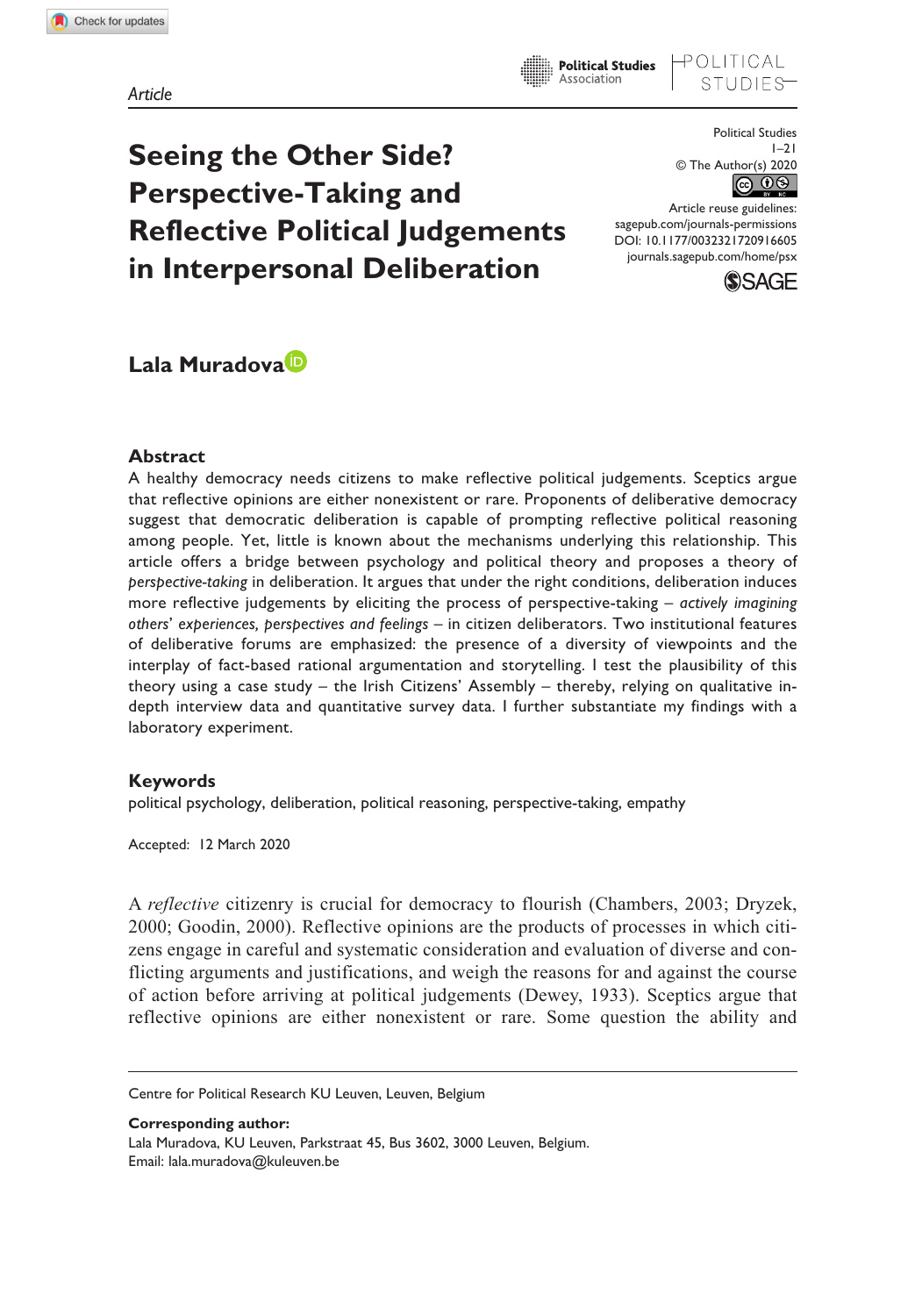competence of citizens to engage in the demanding task of reflection (Achen and Bartels, 2016); others argue that citizens know little about politics (Delli et al., 1996) and/or they are largely misinformed (Kuklinski et al., 2000). Evidence from political psychology corroborates this pessimism by emphasizing the prevalence of biased political thinking in humans (e.g. Lodge and Taber, 2010).

Is it possible to make citizens' judgements more reflective? Studying this question is important because the quality of democracy is dependent on reflection. Many individuals would have different voting preferences and more sophisticated input into policymaking if they reflected on their choices more deeply (Fishkin, 2009; Fournier et al., 2011; Luskin et al., 2002). Recent research finds that reflection decreases partisan-motivated reasoning and attenuates affective polarization (Arceneaux and Vander Wielen, 2017).

Proponents of deliberative democracy, a school of thought that 'puts communication at the heart of democracy' (Bächtiger et al., 2018: 2), suggest that citizen-to-citizen deliberation is capable of overcoming these biases and inducing more reflection in citizens' political thinking. Research shows that deliberation, be it within structured citizen assemblies, deliberative polls, citizens' juries or small group discussion experiments, leads to transformed attitudes towards policy (e.g. Fishkin, 2009; Luskin et al., 2002; Suiter et al., 2016), increased cognitive complexity of political reasoning (e.g. Colombo, 2018) and better alignment between values, beliefs and preferences (Niemeyer, 2019; Niemeyer and Dryzek, 2007) among citizen deliberators.<sup>1</sup>

Yet, little is known about the mechanisms underlying these transformations. There have been few systematic theoretical and empirical endeavours to unpack the emotional and cognitive processes through which deliberation leads to more reflective public opinion (Rosenberg, 2013). Scholars propose at least two mutually nonexclusive potential pathways. Some argue that citizens arrive at more reflective judgements through *justification rationality* (Bächtiger and Parkinson, 2019), in other words, 'by the force of the better argument' (Habermas, 1981), whereas others accentuate the role of knowledge acquisition (Barabas, 2004). Yet, empirical evidence for these theories is mixed and inconclusive. Furthermore, by focusing exclusively on factual information gain and reason-giving, they tend to neglect the role of emotions in citizens' political reasoning and decision-making processes (Marcus et al., 2000; Morrell, 2010).

This study offers a bridge between psychology and political theory and proposes a theory of *perspective-taking* in deliberation, which complements the existing theories on reflection through deliberation. Building on the psychological theory of perspectivetaking2 (Todd and Galinsky, 2014), it argues that under the right conditions, deliberation produces more reflective political judgements by inducing the process of perspectivetaking among citizens.

The theory is examined using the Irish Citizens' Assembly (ICA) – a real-world deliberative body consisting of randomly selected and nationally representative citizens of Ireland (Farrell et al., 2019). First, I discuss institutional characteristics of the ICA that make it particularly suitable for inducing the process of perspective-taking among participants. The following two design features are emphasized: the presence of a diversity of viewpoints and the interplay of fact-based argumentation and storytelling during deliberations. Furthermore, I examine if the ICA meets the theoretical conditions for inducing perspective-taking from the viewpoint of the citizen deliberators by employing rich qualitative data collected from 11 in-depth interviews with members of the assembly. Second, with the help of survey data from the ICA, I study the relationship between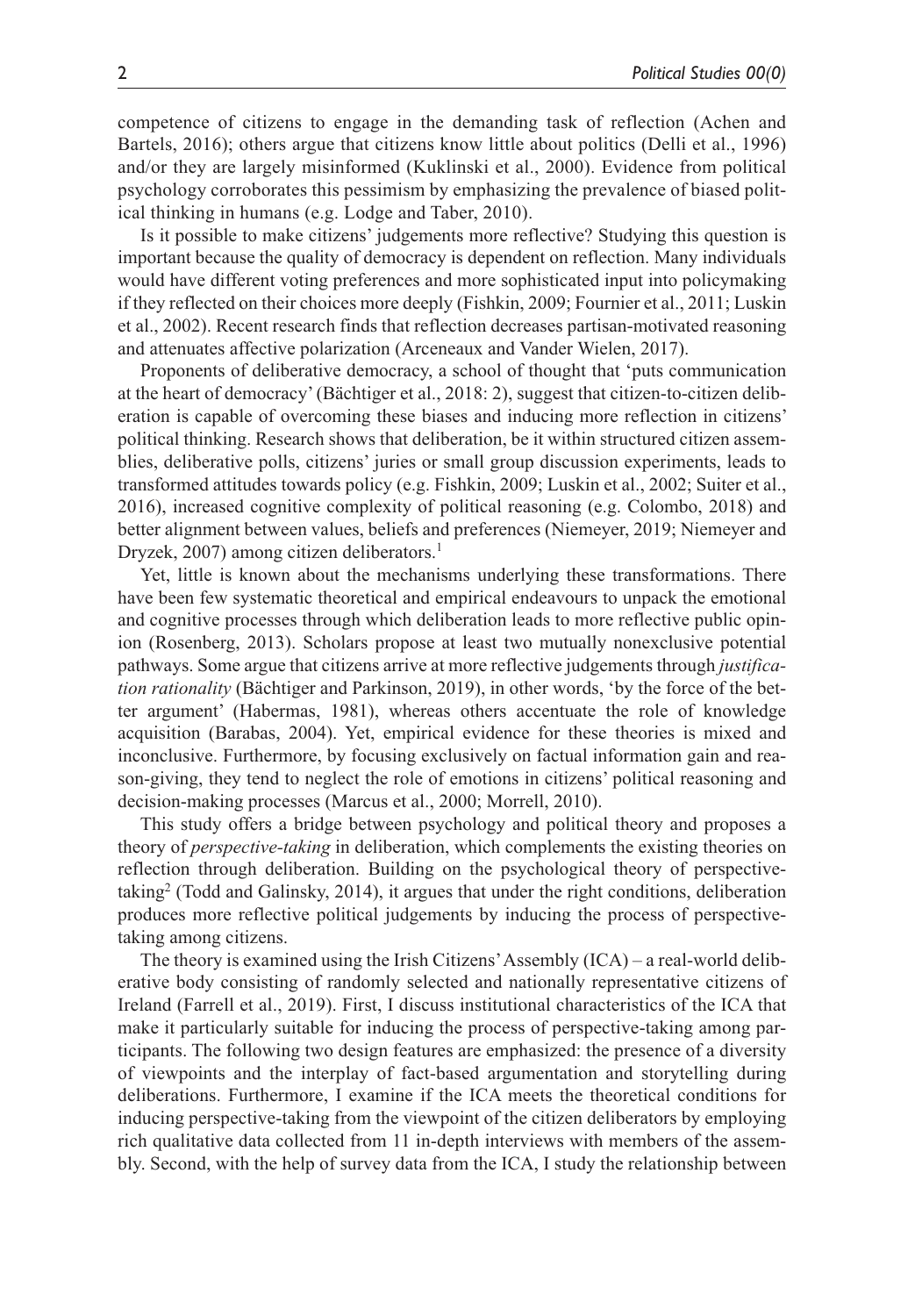perspective-taking and reflective judgements. Finally, using a laboratory experiment that manipulated deliberation and employed more extended measures for the variables of interest, I further substantiate the role of perspective-taking in reflective political thinking. My findings show that dispositional perspective-taking, that citizen deliberators bring to deliberation, influences the effectiveness of deliberation in prompting more reflection in citizens' judgements.

This study adds to the microtheories of deliberation (see Bächtiger and Parkinson, 2019 for a review) in making a new theoretical contribution in relation to the potential of citizen deliberation for evoking more reflective political judgements by activating the process of perspective-taking in participants. Furthermore, it contributes to the scholarship in political psychology that studies the correlates of reflective political reasoning (see Arceneaux and Vander Wielen, 2017) by adding empirical evidence on the relationship between perspective-taking and reflection.

Finally, the findings have practical implications for systemic approaches to deliberation. In today's societies, it is practically unfeasible for all citizens to engage in structured face-to-face group deliberations (Goodin, 2000). If we come to better understand the processes underlying deliberation, we could, for instance, isolate those elements of deliberation that induce more reflection in citizens and embed them in other settings in the larger democratic system (Boswell and Corbett, 2017; Mansbridge et al., 2012; Owen and Smith, 2015), such as the media, education and electoral campaigns.

## **Unpacking Deliberation**

Existing research suggests that several mutually nonexclusive mechanisms may drive reflection in citizens' political thinking in deliberative settings. The *justification rationality* theory embraces the Habermasian logic of communication, and argues that any positive transformation in citizens' judgements within public deliberative settings is the product of a 'systematic process wherein actors tell the truth, justify their positions extensively and are willing to *yield to the better argument*' (Bächtiger et al., 2010: 33, emphasis author's). The logic underlying this pathway is that rational arguments exchanged during deliberation make citizens 'become aware of the conflicts inherent in their own desires' and offer them 'new perspectives not only with respect to possible solutions, but also with respect to their own preferences' (Manin, 1987: 350). As a result, citizens are induced to reflect on their judgements 'by the force of the better argument' (Habermas, 1981). Prior research offers some evidence to support this claim. For instance, Gerber et al. (2014) examine mechanisms underlying opinion transformations in the context of Europolis deliberations and find that reason-giving during deliberation affects opinion transformation among citizens (albeit this influence is context-specific). Yet, Caluwaerts and Reuchamps (2014) find that the quality of deliberation (e.g. the level of justification, respect for counter-arguments) has a very limited impact upon citizens' political judgements (see also Himmelroos and Christensen, 2014).

The *information* theory, however, posits that individuals gain issue-related information and knowledge either from experts or from each other (or both) in deliberation, which leads them to reconsider their policy choices. Jason Barabas (2004) finds that information gained during deliberation leads to the formation of enlightened judgements.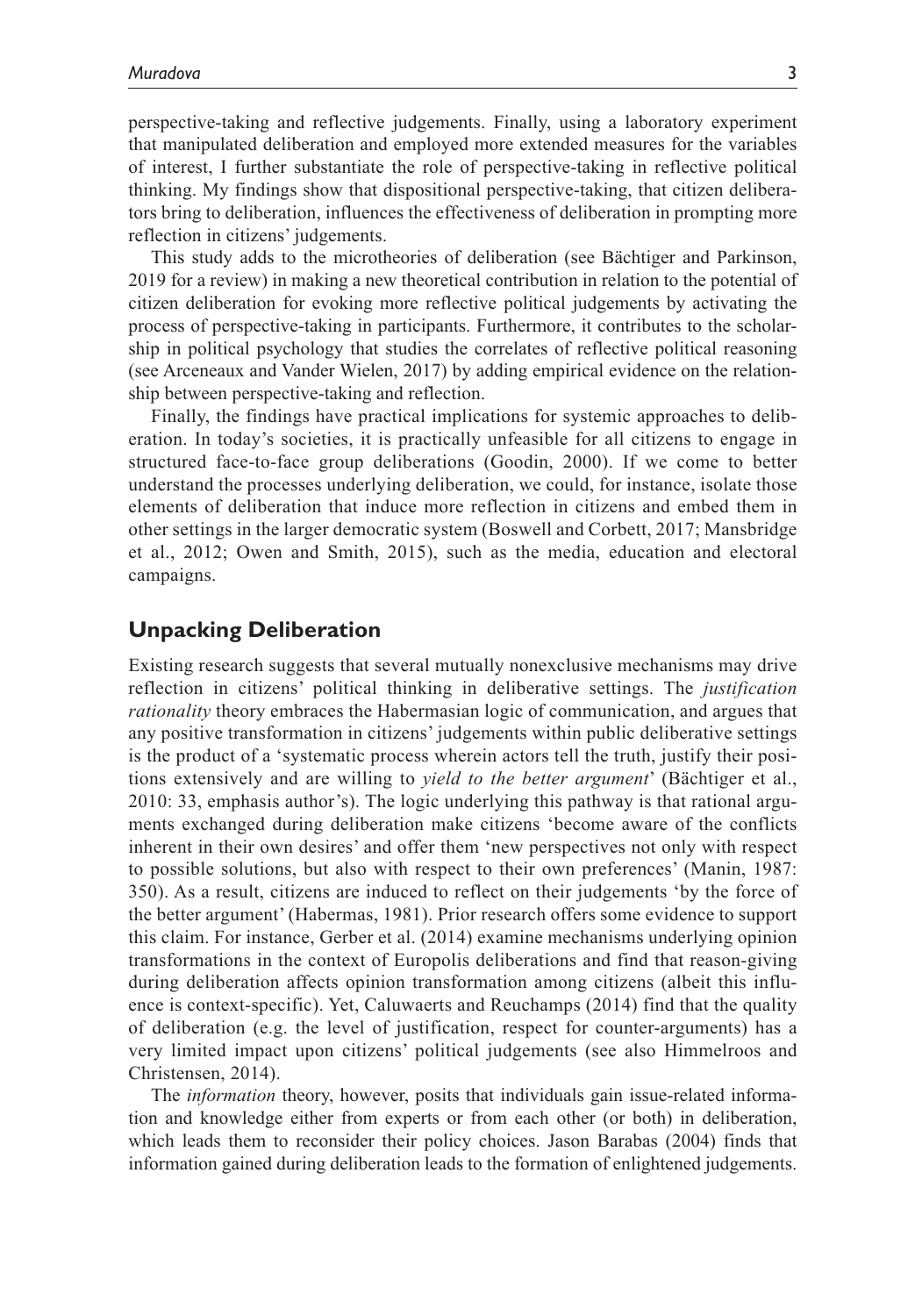Still, some studies show that the effect may not be exclusive to group deliberations (e.g. Goodin and Niemeyer, 2003; Muhlberger, 2005).

Both theories capture the crucial aspects of deliberation, most importantly reasongiving and learning. However, by focusing exclusively on reasons and factual information gain as potential mechanisms, these theories either implicitly or explicitly discount the role of emotions in citizens' reasoning processes. The research across disciplines shows that reflection is a complex process, and is not devoid of emotions. In fact, emotions precede and influence human reasoning and decision-making and interact to produce more thoughtful political judgements (Marcus et al., 2000). Therefore, the main objective of this article is to advance a theory on the role of perspective-taking – a dimension of empathy – in prompting more reflection in citizens' political thinking in deliberative settings.

## **Deliberation and Perspective-Taking**

The study of perspective-taking and affective empathy is not new to deliberative democracy and deliberation research. For example, Tali Mendelberg (2002: 153) argues that 'deliberation is expected to lead to empathy with the other and a broadened sense of people's own interests'. Jane Mansbridge (1983: 285) posits that face-to-face discussions 'provide the conditions in which citizens are most likely to take responsibility for and empathize with others'. Jurgen Habermas (1981), in his interpretation of discourse ethics, advocates the process of ideal role taking (i.e. perspective-taking) as being an important precondition of a good deliberation, and suggests that only by taking the perspective of others and projecting ourselves into their situation can we understand their arguments.

It is argued that perspective-taking and affective empathy lead, in turn, to a set of beneficial democratic outcomes. Jane Mansbridge suggests that empathy leads people to make each other's good their own (Mansbridge, 1983: 27) by 'facilitate(ing) the creation of common interest' (Mansbridge, 1983: 285) and nurturing listening and mutual respect (Mansbridge, 1999: 225). In a similar vein, Michael Morrell (2010), in his comprehensive account of the role of empathy in deliberative democracy, *Empathy and Democracy*, contends that empathy is a crucial process in which we have to engage if we want deliberative democracy to succeed. He calls for reshaping deliberative theory in order to place the process of empathy at the centre of deliberation, and advocates the inclusion of empathy in the democratic education system (Morrell, 2007, 2010).

Despite this attention to perspective-taking and affective empathy, scholars have rarely theorized about *why, how* and *under what conditions* deliberation can induce the process of perspective-taking among citizens and, similarly, *whether* and *under what conditions* perspective-taking is beneficial for citizens' reasoning processes during deliberations.

Here, I offer a theory of perspective-taking in deliberation focused on two questions. First, what institutional features of deliberative forums make them perfect for inducing the process of perspective-taking among citizen deliberators? Second, how is this process, in turn, capable of producing more reflection in citizens' political reasoning?

Reflection involves engaging in the consideration and evaluation of diverse and conflicting perspectives before arriving at political decisions (Dewey, 1933). Research in social psychology tells us that *perspective-taking* – actively imagining others' experiences, perspectives and feelings – attenuates egocentrism in human judgements, and leads to more reflective and considerate thinking in individuals (see Todd and Galinsky,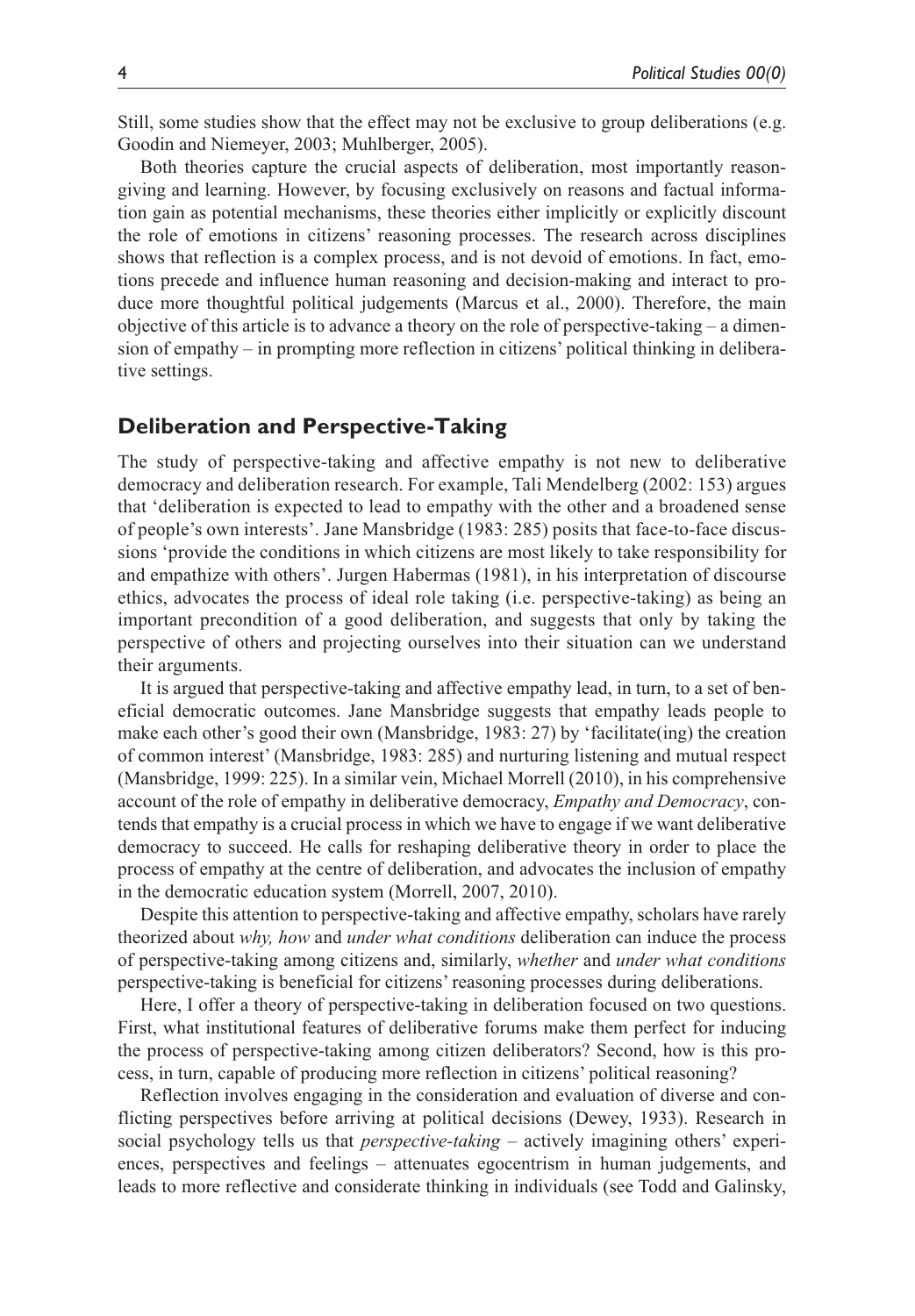2014 for a review). Scholars suggest that there are several mechanisms underlying this relationship. First, putting oneself in someone else's shoes may evoke feelings of increased *empathic concern* towards the target (whose perspective one is taking), which may, in turn, prompt the individual to overcome egocentric reasoning and reflect on his or her choices more deeply. Second, taking someone else's perspective may lead to a 'greater overlap in mental representations of self and other' (Todd and Galinsky, 2014: 380). In other words, perspective-taking can make the other person appear 'self-like' or make the self seem more 'other-like' (see Todd and Galinsky, 2014 for a review). Whichever is the underlying mechanism, perspective-taking may create an increased awareness and understanding in citizen deliberators of others' lives and perspectives. In this dawning of awareness, people may be more motivated to engage in reflective reasoning (e.g. Galinsky and Moskowitz, 2000; Todd et al., 2012).

Perspective-taking is itself a challenging process. There are several important barriers that hinder people from taking others' perspectives accurately (see Epley and Caruso, 2009). This process requires at least two conditions. First, for a person to actively imagine the world from another person's perspective, he or she needs to have information about *that world*. In the absence of information, imagining the scenario in question becomes difficult or something inaccurate is envisaged. When trying to take the perspective of someone else, people may, by default, rely on their 'stored knowledge', which may include 'stereotypes or other idiosyncratic information known about the target' (Epley and Caruso, 2009: 300–305). Potential biases in the stored knowledge may lead people to make erroneous inferences about another person's feelings and thoughts. This could, in turn, become a potential barrier to the process of perspective-taking. In other words, for perspective-taking to work, a person needs to acquire relevant and useful information about the target and his or her world.

Second, the information about the target's feelings and thoughts should be communicated to the perspective-taker in a way that facilitates the process of perspective-taking. In rare situations, perspective-taking is automatic. In most cases, it needs to be explicitly activated (Epley and Caruso, 2009). Communication scholars have proposed *storytelling* as an important communicative tool capable of inviting and encouraging the process of perspective-taking (see Gastil and Black, 2018 for a review). In Laura Black's (2008: 99) words, 'stories bring people's experiences and perspectives to the conversation in a powerful way that is qualitatively different from issue-oriented discussion', due to their ability to 'display values and worldviews that are typically not talked about' via other discursive modes, such as fact-based argumentation (Black, 2008: 105). In other words, personal stories should have the potential for prompting participants to 'imagine the real[ity] of the other' (Black, 2008: 96; Buber, 1998: 71; Gastil and Black, 2018).

The institutional features of deliberative forums make them well suited for meeting these required conditions. With respect to *information*, deliberative forums include learning and deliberation processes that encourage the participants to listen, learn, ask clarifying questions and get acquainted with diverse perspectives, viewpoints and lives. One of the key features of many deliberative forums is that they are usually designed to enable the participation of people with diverse and opposing points of view. After having spent some time together, participants acquire information not only about each other's views on the issues under discussion, but also about each other's life experiences, families and other background characteristics. The presence of diverse perspectives should, thus, create a rich informational context that should further facilitate the process of perspectivetaking among participants (see Grönlund et al., 2017: 464 for a similar argument).<sup>3</sup>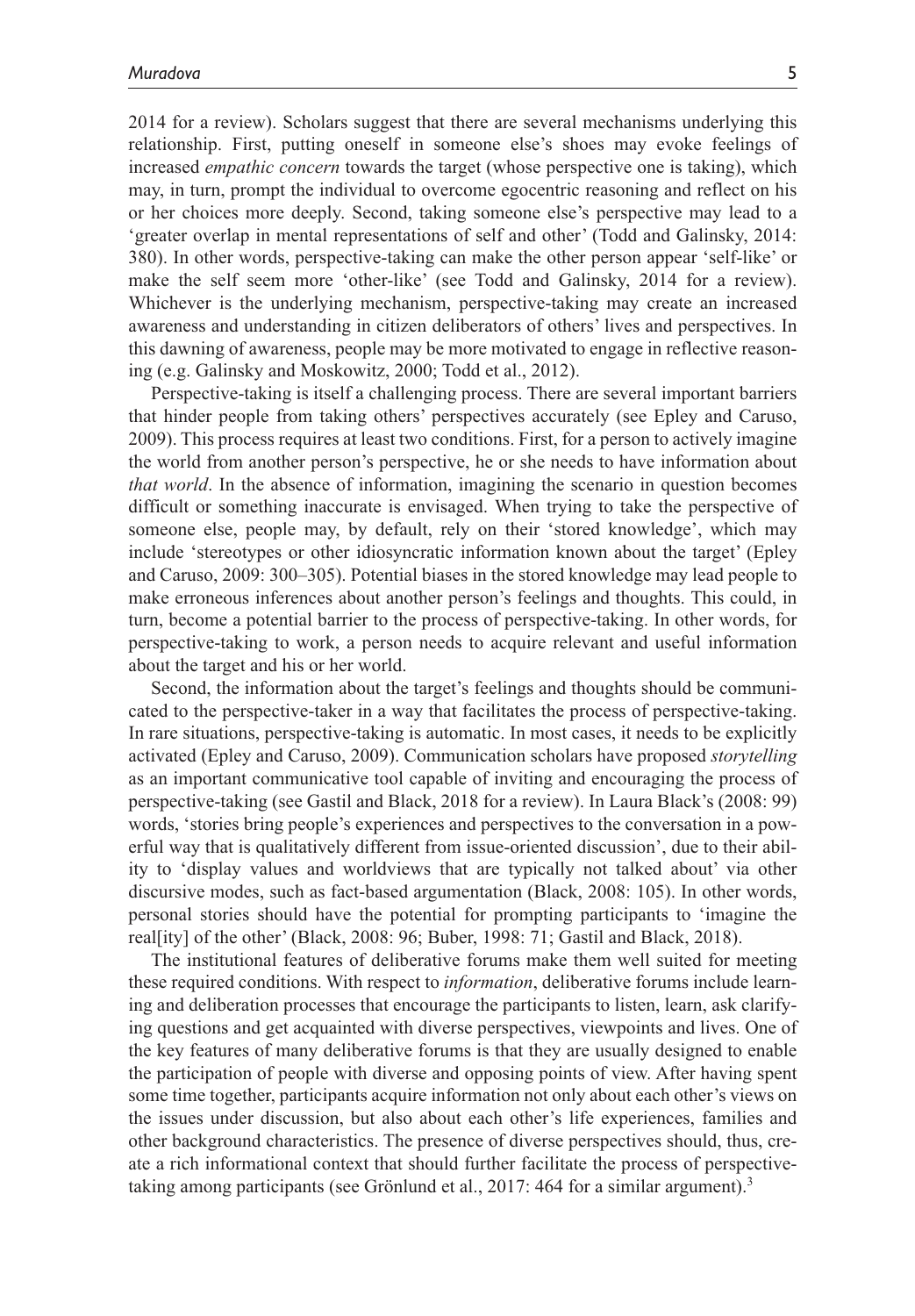Second, nowadays, deliberative forums foster not only the fact-based argumentation, but also alternative and less formal modes of communication such as storytelling, narratives, testimony and humour. These additions to the ideal type of deliberative discourse modes have mainly been inspired by the arguments put forward by feminist democrats that the neutral language of rational reason-giving is typical of middle-class white men and largely disadvantages women, minorities and the working class (e.g. Sanders, 1997; Young, 2000).

When combined, these two features of deliberation – the presence of diverse perspectives and the opportunity for expressing one's arguments and perspectives through personal stories – should induce the process of perspective-taking in citizen deliberators. Therefore, deliberative forums should provide fertile environments for inducing in people the process of perspective-taking and, subsequently, that of reflective judgement.

## **Perspective-Taking at the ICA**

Although my argument is primarily theoretical, in this section I rely on a real-world deliberative forum – the  $ICA -$  to illustrate its plausibility. The ICA was established in 2016 with the goal of carefully considering five important legal and policy issues pertaining to Irish society: a constitutional ban on abortion, an ageing population, climate change, referenda and fixed-term parliaments. It consisted of the chairperson and 99 randomly selected citizens (and 99 substitutes) from all walks of life and largely representative of the Irish voters, according to main sociodemographic features such as age, gender, social class and regional spread. During 11 weekends, assembly members met to deliberate in small groups, listened to expert presentations from both sides and produced conclusions on each of the topics discussed. These conclusions comprised the bases of reports and voted recommendations, and were later submitted to the Houses of Oireachtas (Irish parliament) for subsequent debate by the elected members. The assembly made 1 key recommendation on abortion, 15 recommendations (and 6 ancillary ones) on ageing population, 13 recommendations on climate change, 8 recommendations on referenda and 7 recommendations on fixed-term parliaments (see Farrell et al., 2019).

The selection of this particular case study is not coincidental. The ICA is a real-world and important deliberative forum, which has been influential in informing and shaping the political decisions of the broader Irish polity. Its recommendations on the topic of the Eighth Amendment to the Irish Constitution (i.e. abortion) pushed the Irish government to call for a nationwide referendum in May 2018. The assembly had a significant role in this process. First, it 'shap[ed] the referendum question and the draft legislation' (Field, 2018: 608). Second, public deliberations by the assembly were livestreamed and its recommendations were publicized among the wider citizenry. The commentators suggest that the assembly has contributed substantially to progressing the debate on abortion within Irish society. Early evidence from the RTÉ/Universities exit poll suggests that the assembly has influenced voting choices by improving knowledge about issues among a wider public. In other words, those participants who were more familiar with the assembly (compared to those who were unfamiliar) voted differently (Suiter, 2018). Furthermore, the debates of the ICA were also driven by broader divisive discourses outside the minipublic, especially when it came to the issues of abortion and climate change. Hence, the consequential character of this assembly for real-world policymaking, and its agendasetting and awareness-raising roles in wider society (Suiter, 2018), makes this case study compelling with its strong ecological validity.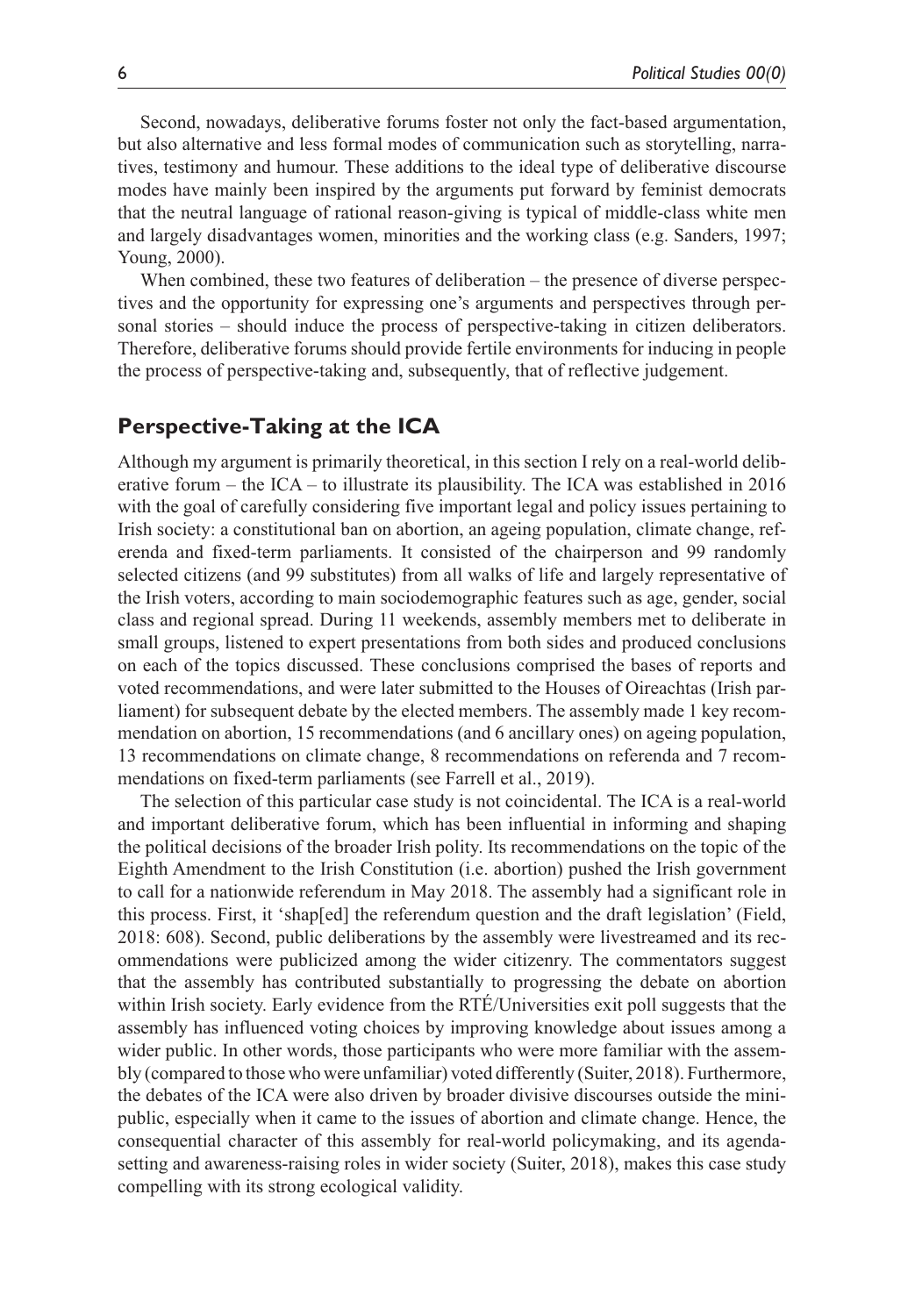The ICA possessed the institutional features that should have induced the process of perspective-taking among participants according to the theory I have developed here. The assembly discussed topics that affected different parts of Irish society. For example, although *abortion* was clearly a feminine topic, *ageing population* was most relevant for the elderly and *climate change* mostly affected the future generation and so on. When the assembly was created, one of its main objectives was to bring together a group of citizens that closely resembled a microcosm of Irish society, not only with regard to the main sociodemographic factors, such as age, education, gender and region, but also in relation to views and perspectives. The presence of a diversity of viewpoints, or in the words of the organizers 'allow[ing] the full spectrum of views to be heard on every issue' (Citizens' Assembly, 2018) constituted one of the key principles of the assembly. Ensuring a diversity of viewpoints during each round table discussion was also one of the main objectives of the organizers.

Second, the ICA created and nurtured a deliberative environment in which fact-based rational argumentation, storytelling, narratives, testimony and humour were freely expressed, whether according to expert or witness communications, round table discussions undertaken by assembly members or within the framework of communications by the wider public to the assembly. The structure of the assembly enabled the citizen deliberators to become acquainted with different perspectives through different modes of communication and, thus, facilitated the process of perspective-taking.

Thus, the ICA meets my theoretical conditions for facilitating the process of perspectivetaking among participants. But did citizens feel that was the case too? To examine this question, I conducted in-depth and semi-structured interviews with 11 members of the Irish Assembly (4 female and 7 male). Data saturation was used as a criterion for discontinuing interview data collection (Saunders et al., 2018). The objective of these interviews was not to reach a quantifiable sample, but rather to obtain a deeper and more nuanced understanding about the processes underlying deliberations. The interviews were face to face and lasted on average an hour. They were audio-recorded after having obtained the informed consent of the assembly members and were later transcribed verbatim.4

*Diversity and Inclusion*: A pattern that has emerged repeatedly from interview data is that the presence of diverse voices was crucial for the processes of empathic imaginations (Goodin, 2000); it enabled participants to imagine and understand 'where other people came from'. Consider, for example, the thoughts of an interviewee referring to the issue of *ageing population in Ireland*:

[A] lot of the kind of personal stuff were actually self-generated within the people who had already experienced that, you know, dealing with elderly relatives. And also . . . Let us not to forget because of the *population spread within the group*, there was, you know, *the number of elderly*, yeah, so they . . . had opinion . . ., because a lot directly affects them. . . . So for people who are little bit younger to have one to one conversation, that or round table conversation that was important.

In addition to the mere presence of these opinions, the ICA also provided the members with a *safe environment* in which to air these differences. This environment invited the free expression of stories and arguments and it contributed to creating bonds of trust and mutual understanding among citizens even when they disagreed with each other:

You know, everybody feels like it is a *safe* space for their opinion, even if they know that it [their expressed opinion] is not going to be popular with the people at the table in that forum [and]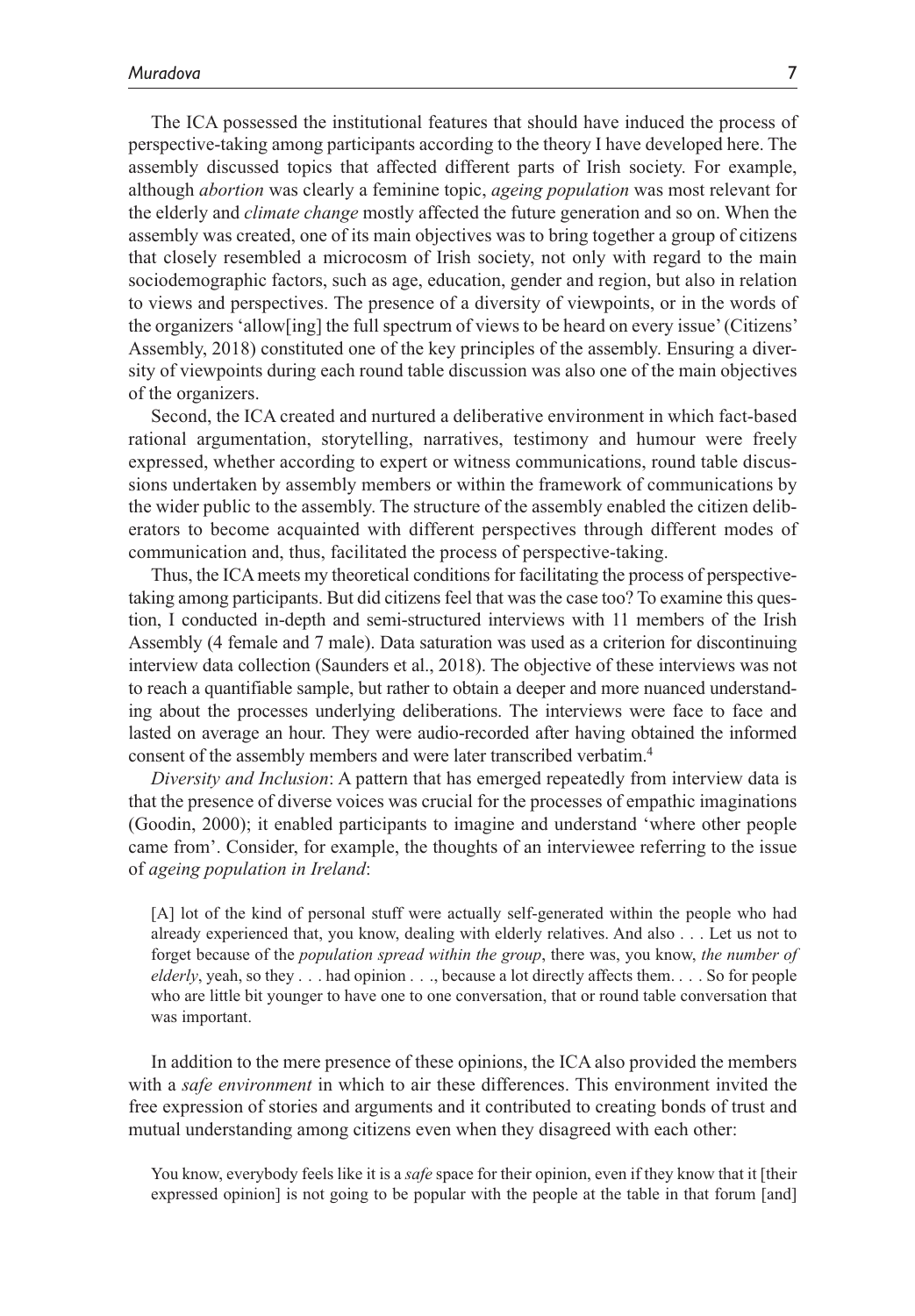people will openly disagree with them; that it stays there and it is not being taken out to open air, where it is kind of . . . I do not like you, you know, because we do not agree and something like that.

Being encouraged to listen to and to speak with different others induced the processes of perspective-taking and affective empathy in participants:

It does not matter if you think it's black and it is white. You know, you are listened to and spoken to. It is more important than you think it is black. Because at the end of the day, I know it is white and you think it is black. But the inclusion of it, being there. It is the *empathy*. I really listen to you; it is *trash*, but I listen to you. Yeah, you know what I mean?

*The interplay of fact-based argumentation and personal stories*: The interviewees repeatedly referred to the sequence of the ICA meetings as 'ideal', 'brilliant' and 'perfect' when talking about the ways in which deliberation affected their thought processes:

I think . . . it was planned brilliantly: the first few meetings were specifically about *facts, and statistics*, and peer-reviewed research, so that we could get understanding without any emotional discussions. . . . She [the chair] wanted to make sure that we understood the facts surrounding the 8th amendment, around the constitution, around what currently happens. . . . Further along in the process, because some of it was kind of abstract, then became more personal, when we heard *personal stories* of some of the women involved. We heard the recordings of them, and we heard from advocacy groups . . . which brought more emotive part from late date, *once we had a grounding in proper factual information*. . . . Once they understood the facts, then they heard the *personal stories*, and you know, they could make a decision based on that, I think that changed a lot of people.

Factual information served as a basis for citizens' understanding of the issue, whereas personal stories and testimonies engaged their feelings with respect to the issue and made it easier for them to take the perspectives of diverse others. For some, these stories constituted a part of the factual information, especially when the story was about someone whose perspective was absent at the discussion table:

*Personal stories* . . . they were backed up by the *factual information*, by the statistics, but I think it is the part that gets you in the guts. . . . It is *somebody's story*. We heard one story about an older lady who had been put in a care home, against her will, basically, and you know that was just incredibly sad, no amount of statistics could give you what actually happens underground, what actually happens in people's lives. Because you cannot boil down the people to numbers generally speaking. But it is good to have numbers and statistics to back up the thoughts. So I think that the more impactful of the two on me anyway, was kind of *personal stories and narratives* from people directly. You . . . have to consider especially when somebody [is] not in the room, the personal story might be the factual personal story. When the *two go hand in hand* . . .

The stories were not only a part of the testimonies of the people affected by the policy issue, but also an important part of the group discussions:

[Y]ou know . . . other people's experiences, sometimes when we sit in these kinds of sessions, we do not, maybe, fully realize that the individual experiences at the end of the day are actually *big experiences*, you know, you are talking about things that affect people's lives, and quite often can change their lives, so, it is kind of, as I said, the *combination of all of those processes*.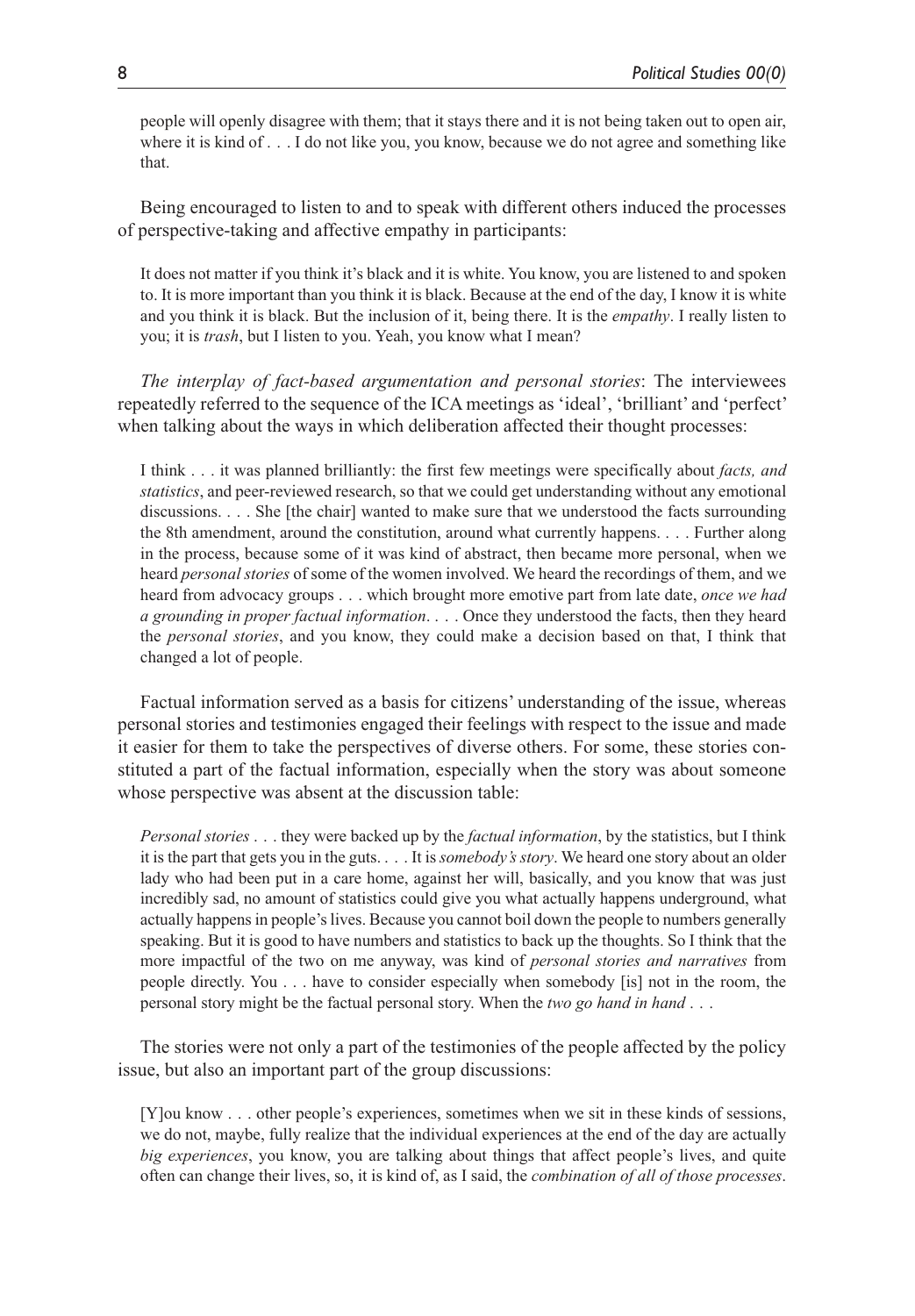In sum, these findings suggest that, consistent with the theory, citizens also found these two features of the ICA important for inviting them to take the perspectives of diverse others and imagine the world from others' vantage points.

## **Survey Data from the ICA**

Interview data showed that the ICA had relevant institutional features, which according to the members, facilitated the process of perspective-taking. The next thing to consider is if this process had any effect on citizens' engagement in reflective political reasoning during deliberations. Empirical studies examining the benefits of perspective-taking and affective empathy in deliberation are few and have mostly yielded mixed and inconclusive results. Michael Morrell (2010), for instance, studied the effect of empathy on individuals' reciprocity and commitment to continue deliberating by designing and fielding a laboratory experiment. He found that group levels of empathic predisposition (manipulated based on previously measured individual levels of empathic predisposition) led to citizens developing heightened perceptions of the value of mutual respect and an open-minded deliberative process. Ugarriza and Nussio (2017) induced perspective-taking in citizen deliberators by asking them 'to make references to their own personal perspective and history when justifying their proposals' (Ugarriza and Nussio, 2017: 9), and measured their intergroup attitudes pre- and post-intervention. Their findings show that perspective-taking improved mean attitudes towards the outgroup, although this effect was limited to only one group – community members – and was not found among ex-combatants. Although these studies find some support for the claim that empathy is good for deliberation, they do not examine the role of perspective-taking in citizens' political reasoning.

The exception is the Grönlund et al. (2017) study, in which the authors examine the question of whether the ability to consider others' perspectives is a precondition for citizen deliberation and the extent to which deliberation enhances this consideration. Their analysis relies on an experiment in citizen deliberation on the polarizing issue of immigration, held in Finland. Their main outcome variable – *consideration for an outgroup perspective* – while not the same measure, seems to capture processes similar to those underlying reflection.<sup>5</sup> Grönlund et al. (2017) find that deliberation increases consideration for the other side and this increase is greater among people in the *con* enclave (those with negative attitudes on immigration) deliberating in mixed groups. I build on this study and expand on it by studying the relationship between deliberation, perspectivetaking and reflection in a real-world deliberative setting.

# **Operationalizing and Measuring Perspective Taking in a Survey**

It is challenging (if not impossible) to measure and capture the intrapsychic processes of perspective-taking directly with interview or survey data. However, it is possible to test the plausibility of perspective-taking indirectly. This section is an attempt to gauge whether perspective-taking is positively related to citizens' willingness to engage in a demanding task of reflective reasoning in interpersonal deliberative settings. Perspectivetaking largely depends on 'dispositions that people bring to deliberation' (Morrell, 2018: 246). Psychologists argue that there is a wide variance in individuals' dispositions to engage in perspective-taking (Davis, 1980; Van der Graaff et al., 2018). Some people are more inclined than others 'to adopt the perspective, or point of view, of other people' in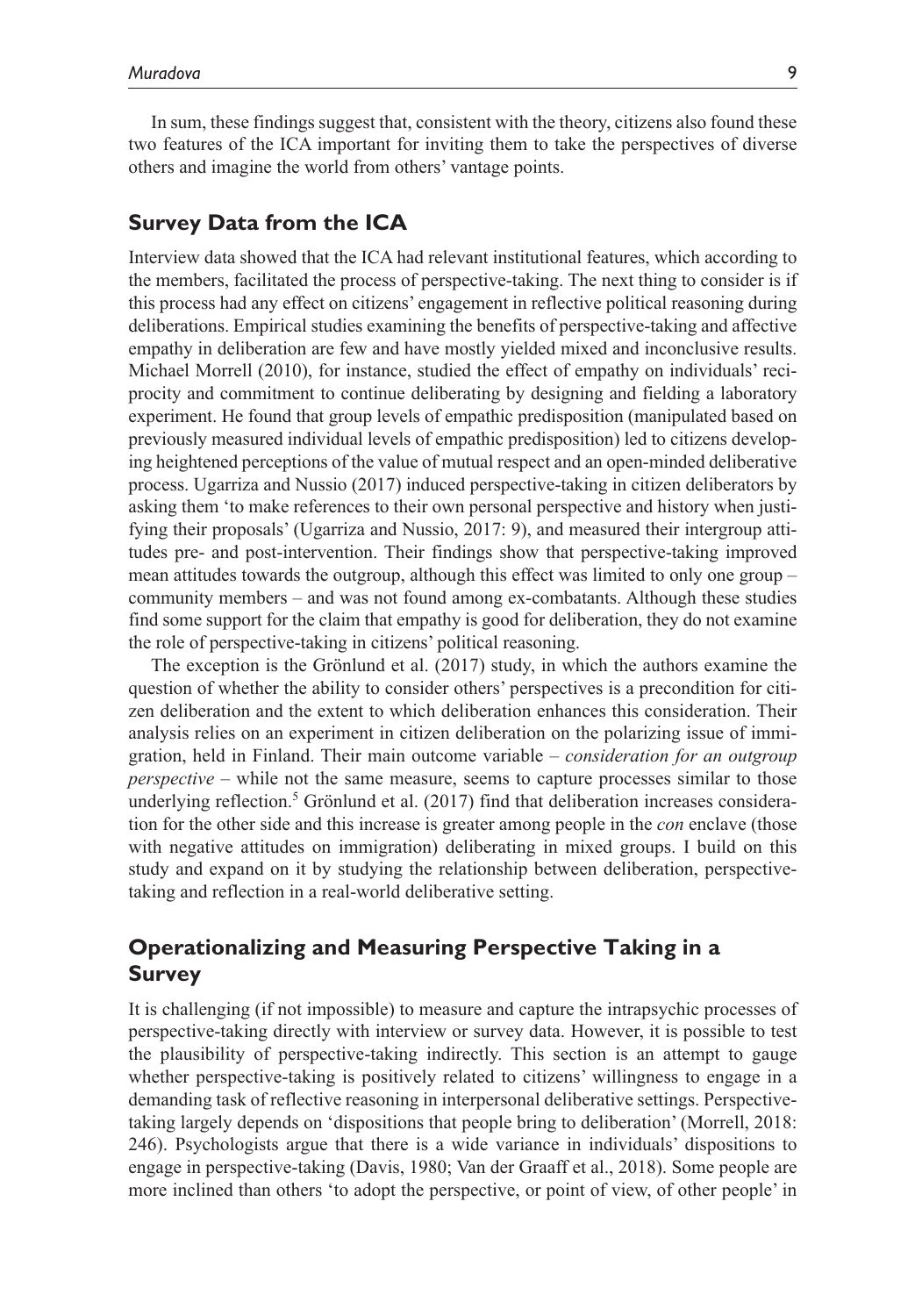everyday social interactions (Davis, 1980: 6). Thus, people who are most disposed to taking others' perspectives may be more affected by the process of perspective-taking induced by deliberation. Conversely, individuals who have lower levels of dispositional perspective-taking may be less affected by it. Under this assumption, we can hypothesize that those who score high on dispositional perspective-taking are also more motivated to reason reflectively. Therefore, my hypothesis is that people's dispositional perspectivetaking will increase their willingness to engage in reflective political judgements.

The survey measures used for testing this expectation were part of a larger survey, fielded during the last weekend of the ICA in April 2018. I measure perspective-taking with two items from the Interpersonal Reactivity Index (IRI) questionnaire (Davis, 1980), a widely used and validated measure for dispositional perspective-taking. Participants were asked to indicate how well the following statements described them: 'I sometimes find it difficult to see things from the other person's point of view' (reversed) and 'When I am upset at someone, I usually try to put myself in his or her shoes for a while'. Each statement was rated on a 5-point scale with the greater number indicating higher levels of dispositional perspective-taking  $(M_1=4.24, SD_1=0.93; M_2=3.9, SD_2=0.99)$ . Before introducing these items to assembly members, I tested them among 36 Irish citizens through an online opt-in panel designed for research, Prolific. Although the internal reliability of the measure in the pilot sample was acceptable (Cronbach's alpha= $0.70$ ), it was low in the ICA data. Therefore, I run my analyses on each item separately.

The proxy I use for the reflective judgement measure is adopted from a psychometric measurement called *deliberation within* by Weinmann (2017). The measurement builds on theoretical works by Mercier and Landemore (2012) and Gastil (2008), and taps into information processing 'which comprises specific cognitive processes of individuals as citizens of a democratic society' (Weinmann, 2017: 3). The original measure has five items; I use three items due to space restrictions within the survey. The validity and reliability of the measure were tested with a pilot study prior to fielding it. The items loaded well in one factor and the internal reliability of the measure was high (Cronbach's alpha=0.80). Respondents were asked to indicate how well each of the items below described the development of their views over the course of the ICA meetings: (a) I tended to reflect on the different views about the issues discussed, (b) I thought about arguments for and against my own and others' opinions on the issues discussed and (c) I evaluated the arguments that speak for and against my own and others' opinions. An index was created summing the responses to three items ( $\alpha$ =0.74). I rescaled the response scale from 9–15 to 1–7 for ease of interpretation  $(M=5.18; SD=0.19)$ .

Figures 1 and 2 present the range and spread of the dataset for each variable of interest. Both independent and dependent variables seem to skew towards the high end: on average, citizen deliberators score high on the self-reported measures of dispositional perspective-taking  $(M_{pt1} = 4.25, SD_{pt1} = 0.93, N_{pt1} = 69; M_{pt2} = 3.9, SD_{pt2} = 0.99, N_{pt2} = 69;$ range: 1–5) and reflection  $(M_{ri} = 5.2, SD_{ri} = 1.60, N_{ri} = 69$ ; range: 1–7).

Figure 3 presents two scatterplots visualizing the relationship between perspectivetaking (in two separate items) and reflective judgements. It shows there are three observations (two in Figure 3(a) and one in Figure 3(b)) that are clear outliers. A closer look at these observations reveals that they share at least three common characteristics: all three are male, aged 65+ and retired. Dropping these outliers can substantially bias my results. Therefore, I run all my analyses twice, with and without these outliers.

For my analyses, I use a nonparametric test as my data have a very skewed distribution and have outliers that cannot be removed. I examine the relationship between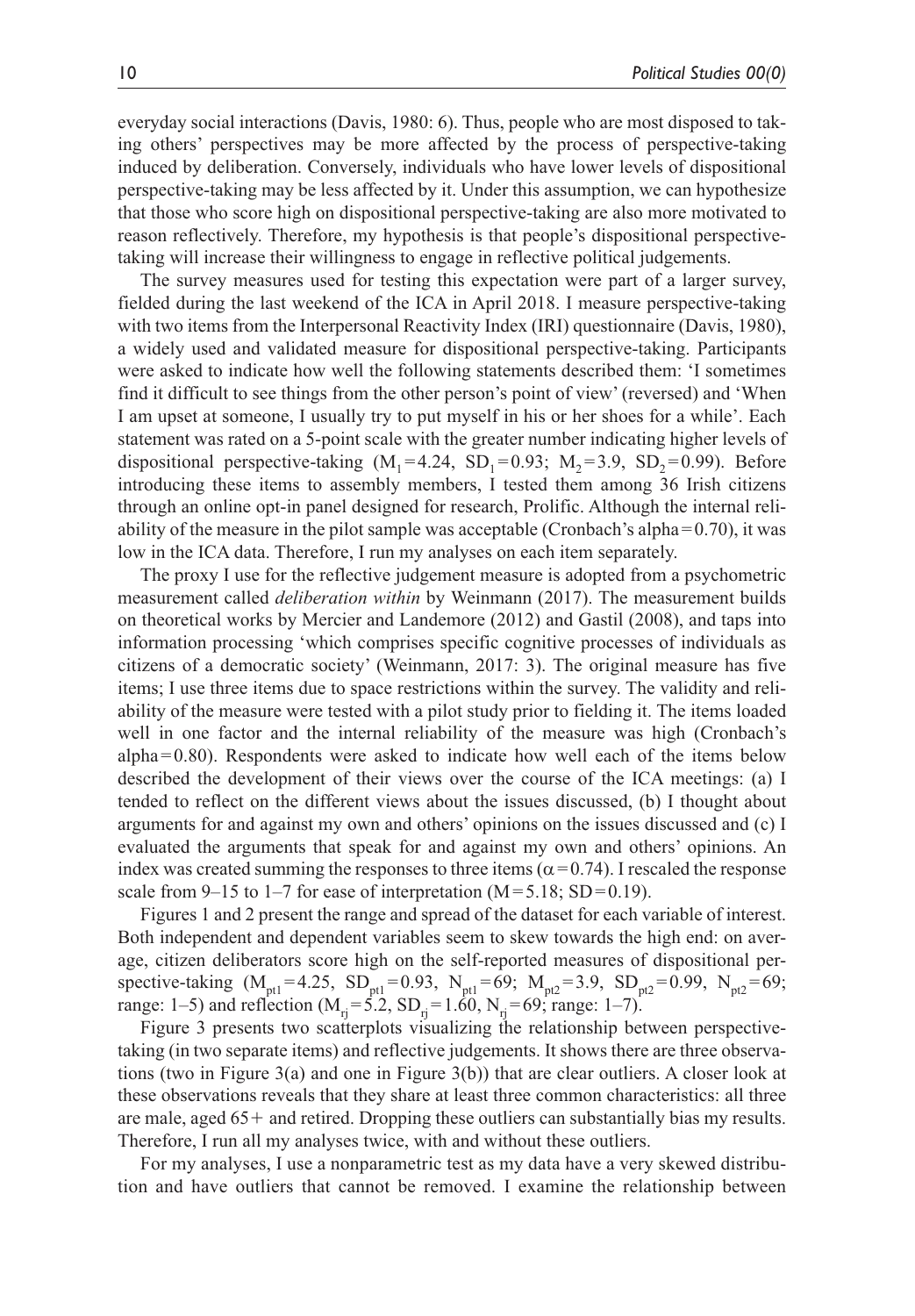

**Figure 1.** Distribution of Dispositional Perspective-Taking (In Two Items) Among ICA Members. (a) Perspective-Taking (1). (b) Perspective-Taking (2).



**Figure 2.** Distribution of Reflective Judgements among ICA Members.

perspective-taking and reflective judgements with the help of Spearman's rho, which assesses how well the association between two variables can be described. My preference for the Spearman rank correlation is based on the fact that its correlation coefficient is not as sensitive to extreme values.

The results show citizens' dispositional perspective-taking and their reflective judgements are positively associated (without outliers: pt<sub>1</sub>:  $r_s$ =0.61, p < 0.00; pt<sub>2</sub>:  $r_s$ =0.30,  $p < 0.02$ ; with outliers:  $pt_1$ :  $r_s = 0.54$ ,  $p < 0.00$ ;  $pt_2$ :  $r_s = 0.28$ ,  $p < 0.02$ ), although the strength of this correlation depends on the item used to measure dispositional perspective-taking. In other words, people who are most disposed to perspective-taking are more likely to engage in reflective political judgements. The excerpt that follows from my qualitative interviews illustrates the role the perspective-taking process plays in citizens' reflections on a highly contentious issue – abortion:

[F]rom the very first day at the table I was on, there were elderly people, who would have been raised in a very catholic environment, who would have been . . . from rural environment . . .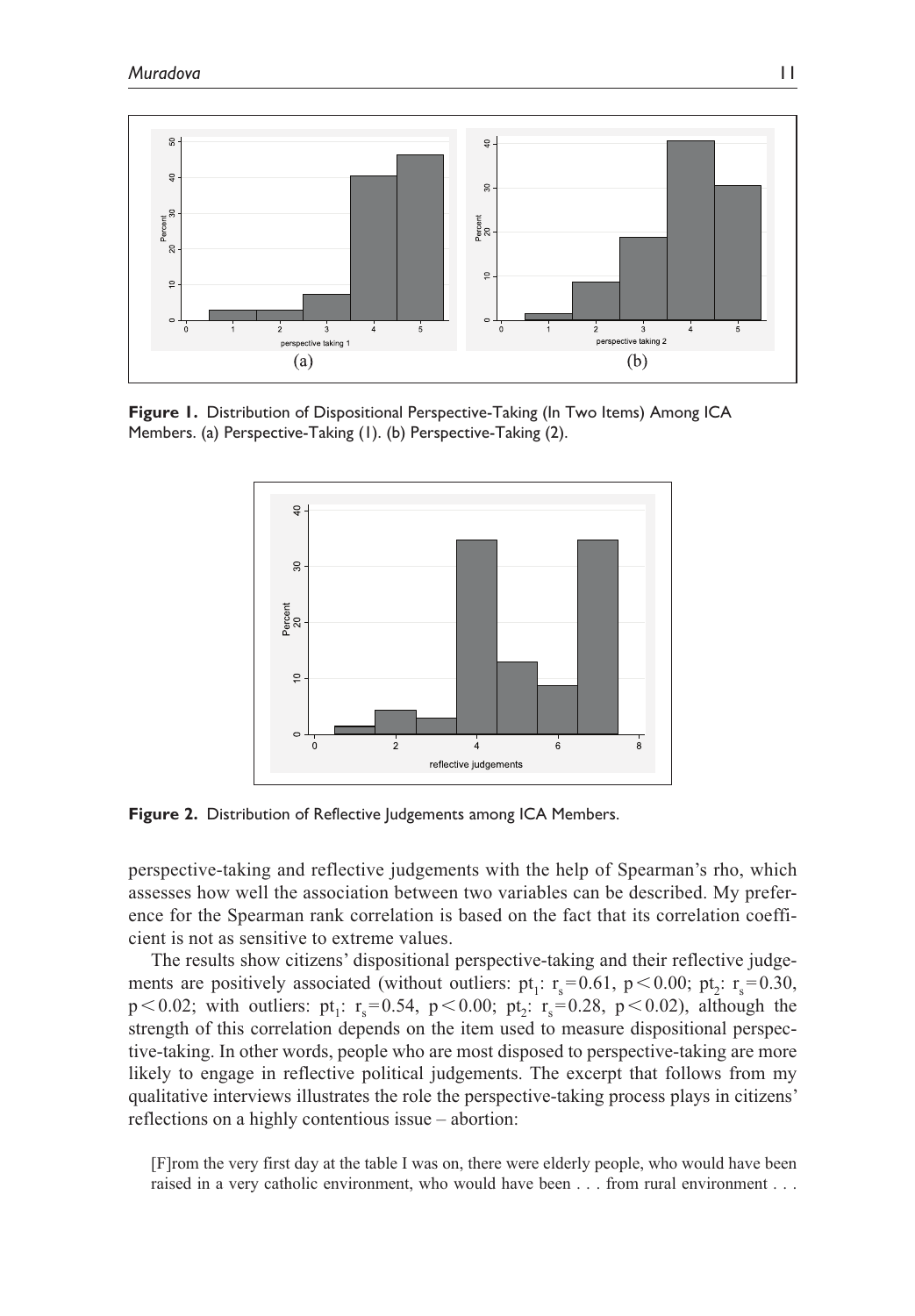

**Figure 3.** Scatterplot of the Relationship Between Perspective-Taking and Reflective Judgements. (a) Perspective-Taking (1). (b) Perspective-Taking (2).

you know . . . they were totally opposed to abortion. They made it totally clear from day one that they had huge issues with this. Towards the end, they would say: 'that is still how all stands, that is how I feel . . . But I totally understand why things need to change for *other* people'. . . . You know, hang on . . . This affects other people, who are younger, who have passed this. . . . 'I will vote this way, even though this goes against my beliefs'. . . . I thought it was *empathetic*, brave and unselfish. I could see these people were really struggling, that was the core of their belief, that was how they grew up, that was ingrained [in them], you know. Yet, they decided that changes need to happen, even though [they] did not believe in it. . . . I think it was a very hard decision for many people. It was not just some sort of a throw-away decision, you know, there was a lot of *soul-searching* for a lot of people.

In sum, these findings show that citizen deliberators' dispositional perspective-taking is associated with their willingness to engage in reflective political reasoning.

## **An Experimental Test**

The quantitative data from the ICA, albeit having high ecological validity, have (at least) two limitations. First, dispositional perspective-taking was measured post-deliberation and, thus, it is challenging to discount the confounding effect of prior deliberations on citizens' levels of dispositional perspective-taking. Citizen deliberators may have become better perspective-takers as a result of deliberations. Second, it is difficult to make causal claims about the relationship between deliberation, perspective-taking and reflective judgements by relying on observational and interview data.

With these limitations in mind, I subjected a part of my theoretical model to an experimental test. More specifically, I aimed to examine the relationship between dispositional perspective-taking and reflective judgement, and whether the latter is affected by small group deliberations. A laboratory experiment with UK residents was designed and fielded, in which deliberation was manipulated by inviting subjects to participate in a small group discussion on the issue of legalizing assisted dying. The study consisted of two waves. In wave 1 (on average, 7 days prior to the experiment), I fielded a survey to 600 UK residents (55% student and 45% non-student; 68% female; 55% 18–26 years old; 32% having at least a bachelor's degree or equivalent),<sup>6</sup> recruited through a behavioural laboratory of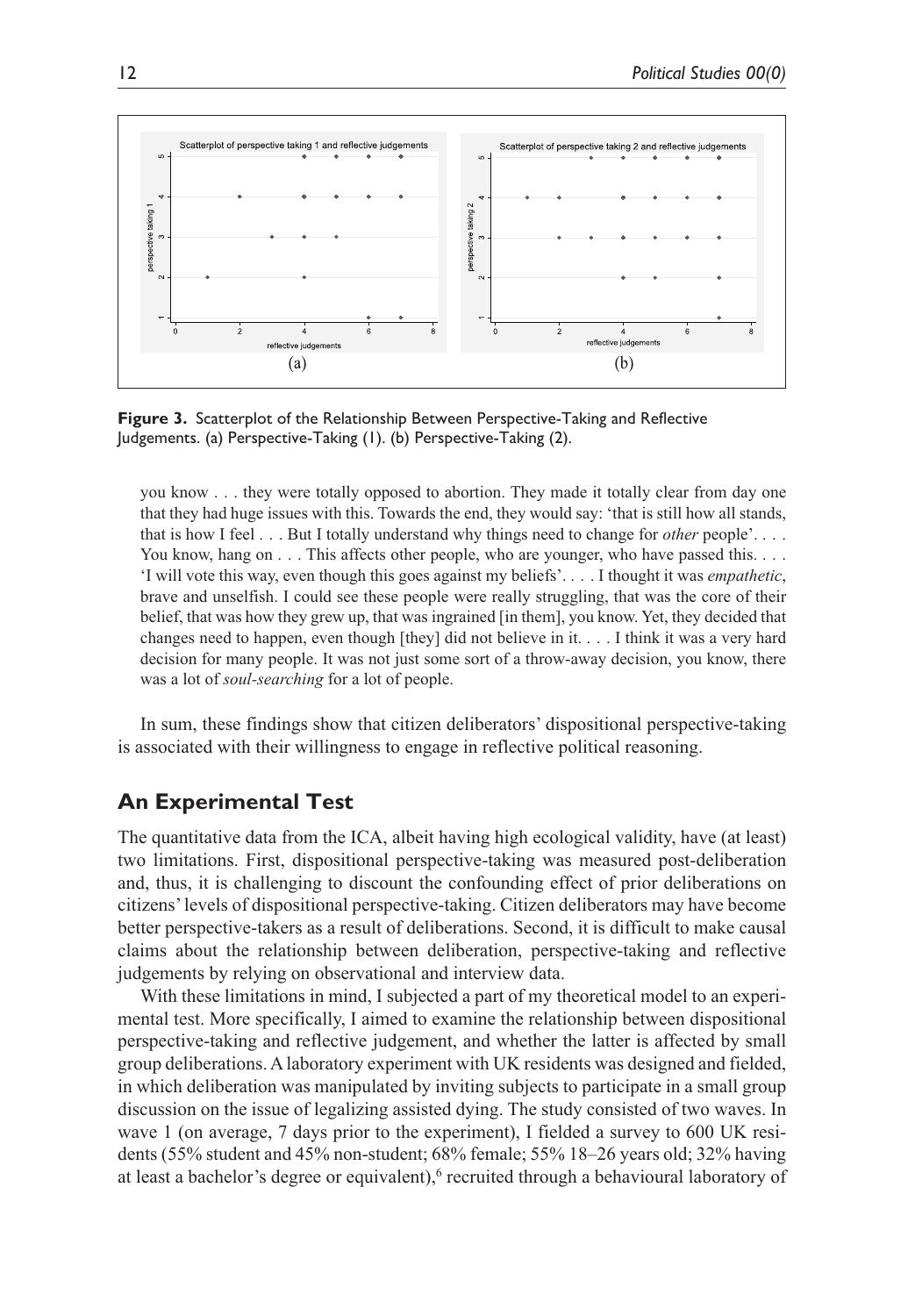a university from the United Kingdom. In this survey, individuals' dispositional perspective-taking was measured with a full battery of seven items from Davis' IRI questionnaire (see the Supplemental, online appendix). For the purposes of the analyses, a sum index was created  $(M=23.36; SD=4.42; range: 9 to 35)$ , which was standardized for ease of interpretation (M=0.00; SD=1; range:  $-3.25$  to 2.63).

In wave 2 of the study, a subgroup of subjects were randomly assigned to one of three experimental conditions: deliberation, placebo or control. Those in the deliberation group were invited to take part in a small group (8–12 participants in each) discussion in the laboratory. Prior to discussions, participants read a short article about legalizing assisted dying that featured four arguments in favour and four arguments against (see the Supplemental, online appendix). Group discussions lasted 45–70 minutes. Consistent with the ideals of deliberation, I ensured that the subjects (a) received balanced information, (b) had a facilitator, (c) understood and agreed upon the rules of group deliberation and (d) were encouraged to express their thoughts and arguments through different communicative tools (such as personal stories, narratives and so on, in addition to fact-based argumentation). The only condition that the experiment did not meet was the presence of diverse perspectives in each discussion group. Most people who self-selected to participate in the experiment, having been previously notified about its objective and the possibility of being randomly assigned to a discussion group, were in favour of legalizing assisted dying.

Immediately after the discussion, respondents completed a post-intervention survey, in which outcome variables were measured. Those randomly assigned to the placebo group read the same short article with arguments and completed a post-intervention survey. Participants randomly assigned to the control condition only completed the postintervention survey.

A total of 127 subjects participated in the study: 37 in the deliberation, 59 in the placebo and 31 in the control conditions.7 The unbalanced nature of the sample was due to the following factors. First, the objective was to have 60 subjects in the deliberation condition and 60 subjects in the placebo condition. There was, however, drop-outs from the experiment. Attrition was the greatest in the deliberation group, due to heavy snow on the day of discussions and, potentially, the demanding nature of deliberations. Post hoc analyses showed that the attrition was not systematic according to either the attitudinal measures or the sociodemographic characteristics. Second, I opted for a smaller sample size for the control group, due to the costly nature of the laboratory experiment and the relative lack of interest for the control condition.<sup>8</sup>

Consistent with the first study, reflective judgements are captured with the *deliberation within* measure (Weinmann, 2017). A summary index of a full battery of items was created ( $M=26.03$ ; SD=4.41; range: 11 to 35). All items loaded in one factor well, and the Cronbach's alpha was acceptable (0.68). The index was standardized for ease of interpretation (M=0; SD=1; range:  $-3.4$  to 2.03).

Figures 4 and 5 visualize the range and spread of dispositional perspective-taking and reflective judgements among participants (*n*=126).

Table 1 shows the means and standard deviations of reflective judgements across the three experimental conditions.

As can be seen, those in the deliberation group report having reflected about their choices more than those in the other two conditions. However, the results of difference in means t-tests show that this difference is not statistically significant at  $p < 0.05$  significance level.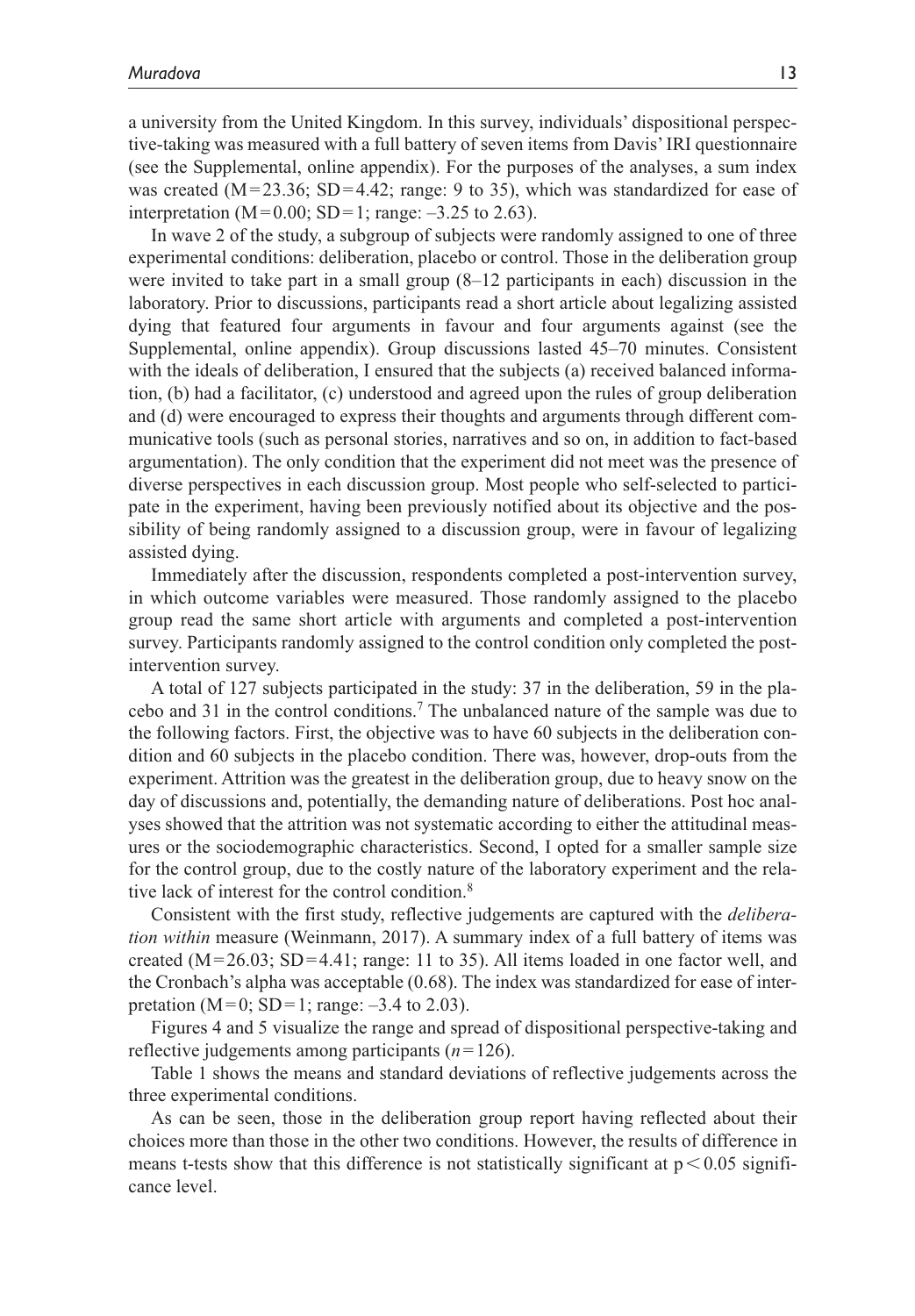

**Figure 4.** Distribution of Perspective-Taking among Participants.



**Figure 5.** Distribution of Reflective Judgements among Participants.

To estimate the relationship between deliberation, dispositional perspective-taking and reflective judgements, I use linear regression analyses. Table 2 presents the results of these analyses.

Model 1 estimates the bivariate relationship between dispositional perspective-taking and reflective judgements. It shows that a one unit increase in dispositional perspectivetaking leads to a 0.32 SD increase in reflective judgements. Model 2 examines the effect of experimental interventions (information and deliberation) on the reflectiveness of citizen deliberators' political judgements, controlling for their dispositional perspectivetaking. While the direction of the coefficients for both information and deliberation is consistent with theoretical expectations that they would have positive effects on reflective judgements, neither effect is statistically significant at a conventional significance level ( $p < 0.05$ ). Furthermore, the data do not allow us to directly test whether deliberation induced the perspective-taking process in citizen deliberators. Furthermore, care must be taken in interpreting this finding. One of the key conditions for the process of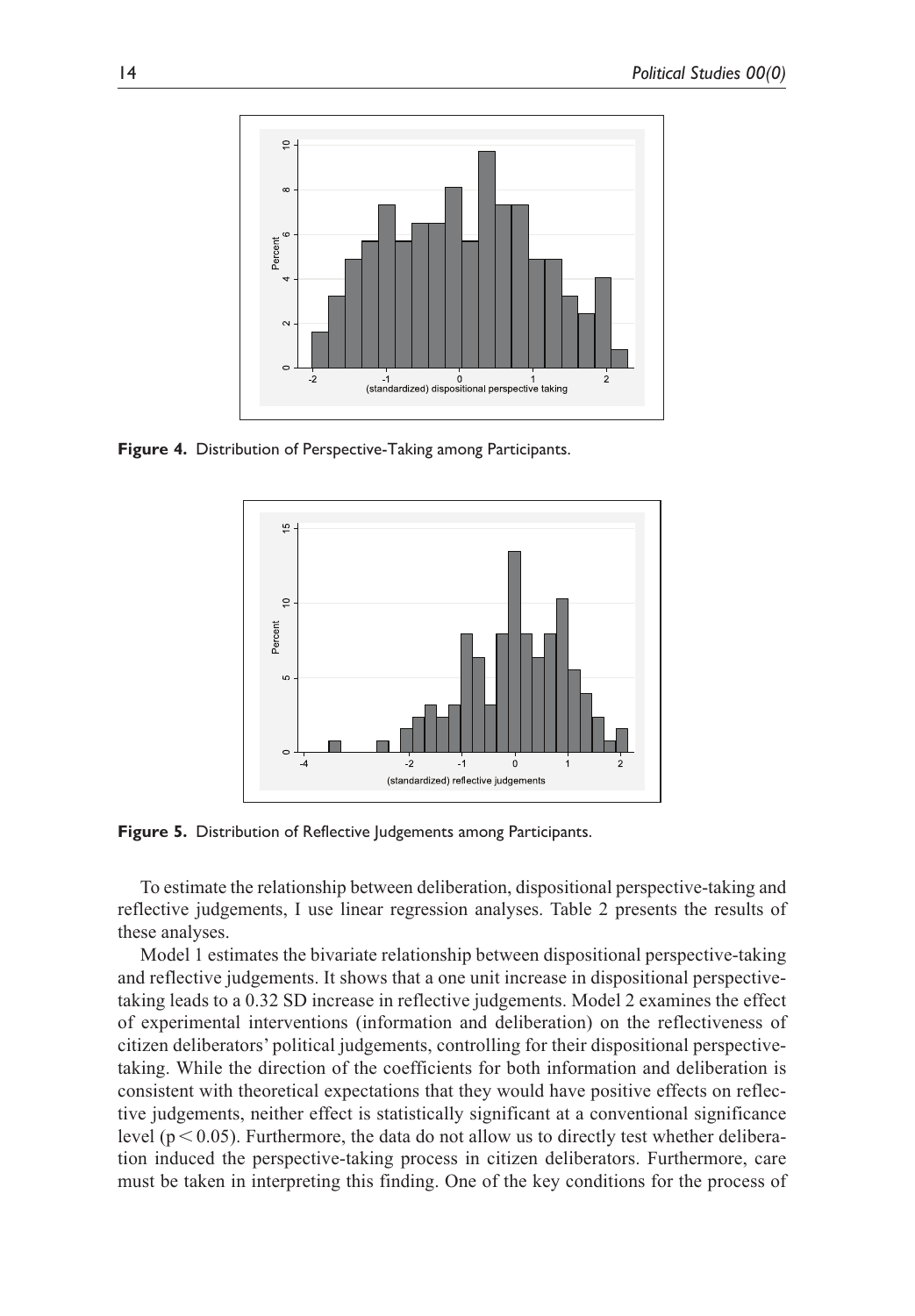|                              | Mean    | SD   |
|------------------------------|---------|------|
| Control group, $n = 31$      | $-0.19$ | 1.13 |
| Information group, $n = 58$  | 0.02    | 0.97 |
| Deliberation group, $n = 37$ | 0.13    | 0.94 |

|  |  |  |  |  | Table I. Mean (Standardized) Reflective Judgement across Experimental Conditions. |  |  |
|--|--|--|--|--|-----------------------------------------------------------------------------------|--|--|
|--|--|--|--|--|-----------------------------------------------------------------------------------|--|--|

**Table 2.** OLS Estimates of the Relationship Between Perspective-Taking and Reflective Judgements in Interpersonal Deliberative Settings.

|                                  | (1)       | (2)       |
|----------------------------------|-----------|-----------|
| Dispositional perspective-taking | $0.32***$ | $0.32***$ |
|                                  | (0.08)    | (0.09)    |
| Information treatment            |           | 0.10      |
|                                  |           | (0.24)    |
| Deliberation treatment           |           | 0.31      |
|                                  |           | (0.25)    |
| Intercept                        | $-0.02$   | $-0.16$   |
|                                  | (0.08)    | (0.20)    |
| <b>Observations</b>              | 126       | 126       |
| Adjusted R-squared               | 0.10      | 0.12      |

Robust standard errors in parentheses. \*\*\* $p < 0.000$ .

perspective-taking that is identified in the theory developed in this article – the presence of a diversity of viewpoints on the issue – could not be guaranteed in this experiment. Most of the discussion groups in this experiment consisted of like-minded individuals. This was different in the Irish case in which deliberators were exposed to opposing viewpoints during deliberations.

## **Discussion and Conclusion**

A healthy democracy needs citizens to make reflective and well-thought-out political judgements, as opposed to unreflective and impulsive ones. Proponents of deliberative democracy suggest that citizen deliberation is capable of inducing more reflective political thinking among people. Yet, little is known about the mechanisms underlying this relationship. This article offers a bridge between psychology and political science and proposes a theory of *perspective-taking* in deliberation. It argues that under the right conditions, deliberation produces more reflection when citizens make judgements by inducing the process of perspective-taking – *actively imagining others*' *experiences, perspectives and feelings* – in citizen deliberators. Two institutional features of citizen deliberation are particularly important in this respect: the presence of a diversity of viewpoints and the interplay of fact-based rational argumentation and storytelling.

Although my contribution is primarily theoretical, I illustrate my case by studying the real-world and influential deliberative forum, the Irish Citizens' Assembly. To examine the first part of the theory – that citizen deliberation induces the process of perspective-taking among citizens – I rely on in-depth interview data obtained from the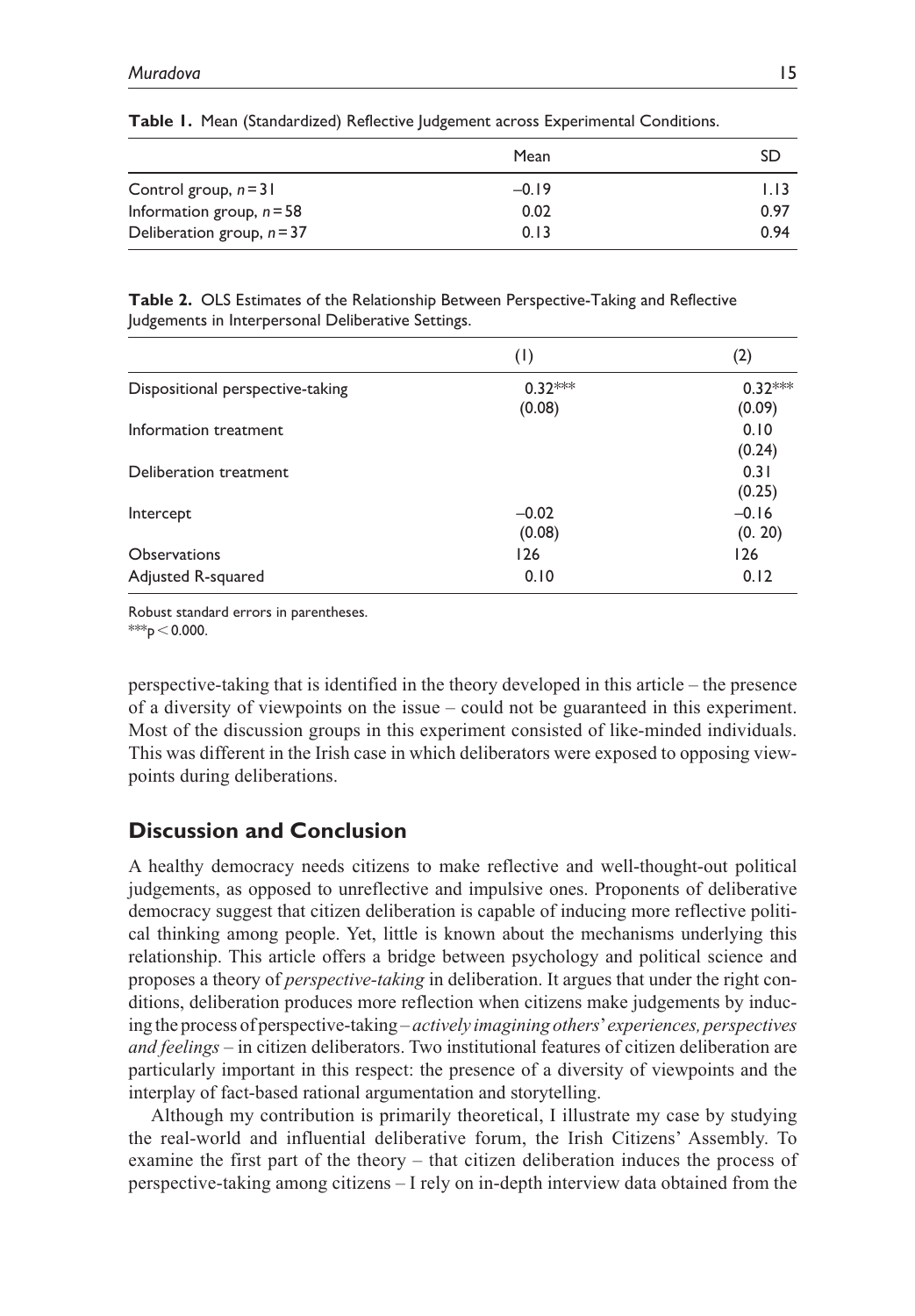members of the ICA. The patterns identified in the qualitative data provide evidence for the proposed theory.

To indirectly study the second part of the theory – the beneficial effect of perspectivetaking on reflective reasoning – I rely on unique survey data obtained from members of the ICA and a laboratory experiment. The results across two studies (the ICA and a laboratory experiment) show that citizens' dispositional perspective-taking influence the effectiveness of deliberation in activating reflective political reasoning among citizen deliberators. In other words, while deliberation may provide the forum in which perspective-taking and reflection are activated, dispositional perspective-taking is a pre-requisite for these processes.

Of course, this research is not without its caveats. The quantitative studies used in this article have several limitations that are worth discussing. First, neither the survey nor the experimental data are able to directly capture the complex processes of perspective-taking and reflection. Instead, they rely on self-reported measures of dispositional perspective-taking and reflective judgements. Thus, these studies are only indirect tests for the proposed theory. Future research could endeavour to improve on these measures. For example, in future research, reflection could be captured through thoughtlisting techniques (Weinmann, 2017) or the cognitive complexity of reasoning measure (Colombo, 2018).

Second, perspective-taking may be challenging for people. A person may be more likely to take the perspective of someone with whom he or she shares some common characteristics. For example, women may be more likely to take the perspective of a woman, and vice versa. As a result, the process of perspective-taking may be biased. Scudder (2016) posits that the success of perspective-taking is contingent upon unrealizable assumptions, such as the commonality between the observer and the target, and that empathy in general has the potential for distracting the citizen deliberators from listening to each other. The data in this research do not allow me to study these limitations. Elsewhere with different data, I find no empirical evidence for this claim (Muradova, 2019). However, future research could design experiments that could manipulate the common ground between the target and the perspective-taker and study its moderating role in the relationship between perspective-taking and reflection in deliberative settings.

Third, future research could endeavour to experimentally manipulate perspective-taking and test its effect on reflective judgements in order to contribute to our understanding as to whether reflective judgement truly causally follows perspective-taking (similar to Muradova, 2019).

Fourth, people who agree to attend deliberative forums may be better perspectivetakers and reflective thinkers than non-attenders. In other words, despite the recruitment process being random, deliberative events may suffer from a self-selection problem. Although the Irish data does not allow me to test this contention, I can examine it with my experimental data. The findings show that there is no significant difference in mean (standardized) dispositional perspective-taking between those who attended the experiment and those who did not (M=–0.02; SD=1, *n*=472; M=0.06; SD=1, *n*=126,  $p < 0.41$ ). However, real-world deliberative events are more demanding, require more commitment from citizens and usually last longer. Therefore, future research could test this assumption with data from real-world deliberative forums.

Finally, this study does not allow for a direct and causal test of the effect of different levels of deliberation on perspective-taking and reflective judgements. Future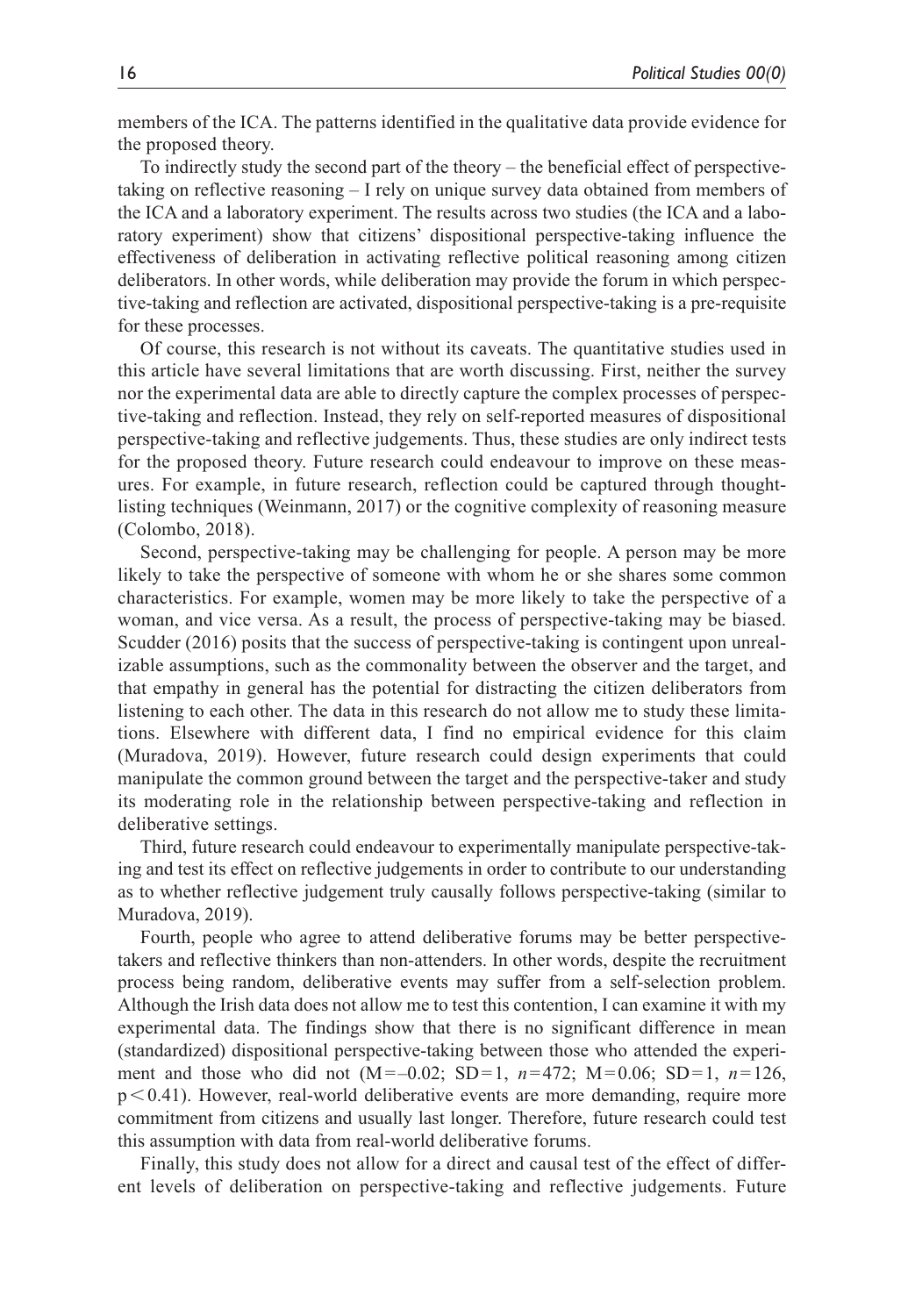research could address this shortcoming. One way to go, for example, would be to transcribe and code group deliberations for their deliberativeness and study the relationship between different levels of deliberation and perspective-taking. Another strategy would be to experimentally vary the different elements of deliberation and study their potentially differing implications for the processes of perspective-taking and reflection. In other words, future research could endeavour to test the proposed theory with data that would permit a mediation analysis, in which the effect of the levels of deliberation on the mediator (perspective-taking) and the outcome variable (reflective judgements) could be examined.

These shortcomings notwithstanding, this study is a first of its kind to offer a systematic study of the role of perspective-taking in deliberation and reflection. The findings contribute to several different strands of literature.

First, citizen deliberation forums seem to be the most favoured democratic innovation nowadays. Although their increasing usage across the globe is laudable (see [www.partici](www.participedia.net)[pedia.net](www.participedia.net)), the lack of a systematic understanding of the processes underlying the socalled deliberative transformations observed as a result of these forums is worrisome. This study endeavoured to contribute to this gap by systematically examining the processes underlying deliberation and reflective reasoning among citizens.

Second, this research speaks to the body of scholarship within deliberative democracy that is examining the microprocesses underlying deliberation (see Bächtiger and Parkinson, 2019 for a review). It also brings a renewed focus on the arguments by difference and feminist democrats about the importance of embracing different kinds of communication such as storytelling, narratives and testimony in deliberation (Black, 2008; Sanders, 1997; Young, 2000). It suggests that in addition to making deliberation more democratic and egalitarian, they have the potential for facilitating greater understanding and perspective-taking among individuals. Although evidence-based reasons help individuals to gain new information and knowledge about the issue under discussion, personal stories and testimonies enable them to get acquainted with the true identities, values and worldviews of the storytellers (Black, 2008). However, my study shows that stories and testimonies told in isolation clearly cannot convey the full picture. Only if accompanied by factual information and argumentation can they inform the citizens of the nuances and complexities of the issue under discussion and facilitate the process of perspective-taking.

Third, these findings contribute to the scholarship in political psychology that is studying the correlates of reflective reasoning (e.g. Arceneaux and Vander Wielen, 2017). It shows that perspective-taking is beneficial for people's willingness to engage in more reflective reasoning.

Fourth, the research contributes to the strand of literature in social psychology that is looking at the inter- and intrapersonal effects of perspective-taking, such as decreased intergroup prejudice, and altruism (see Todd and Galinsky, 2014 for a review) and expands on it with empirical evidence on the role of perspective-taking in people's political reasoning.

Fifth, these findings have implications for systemic approaches to deliberative democracy (Mansbridge et al., 2012). The deliberative systemic approach 'has emphasized multiple sites of communication, each of which can host various forms of speech that can enrich the inclusive character of a deliberative system' (Curato et al., 2017: 30). To the extent that perspective-taking induces more reflection when citizens make judgements, it can be evoked and nurtured in different areas of democratic politics, for instance, through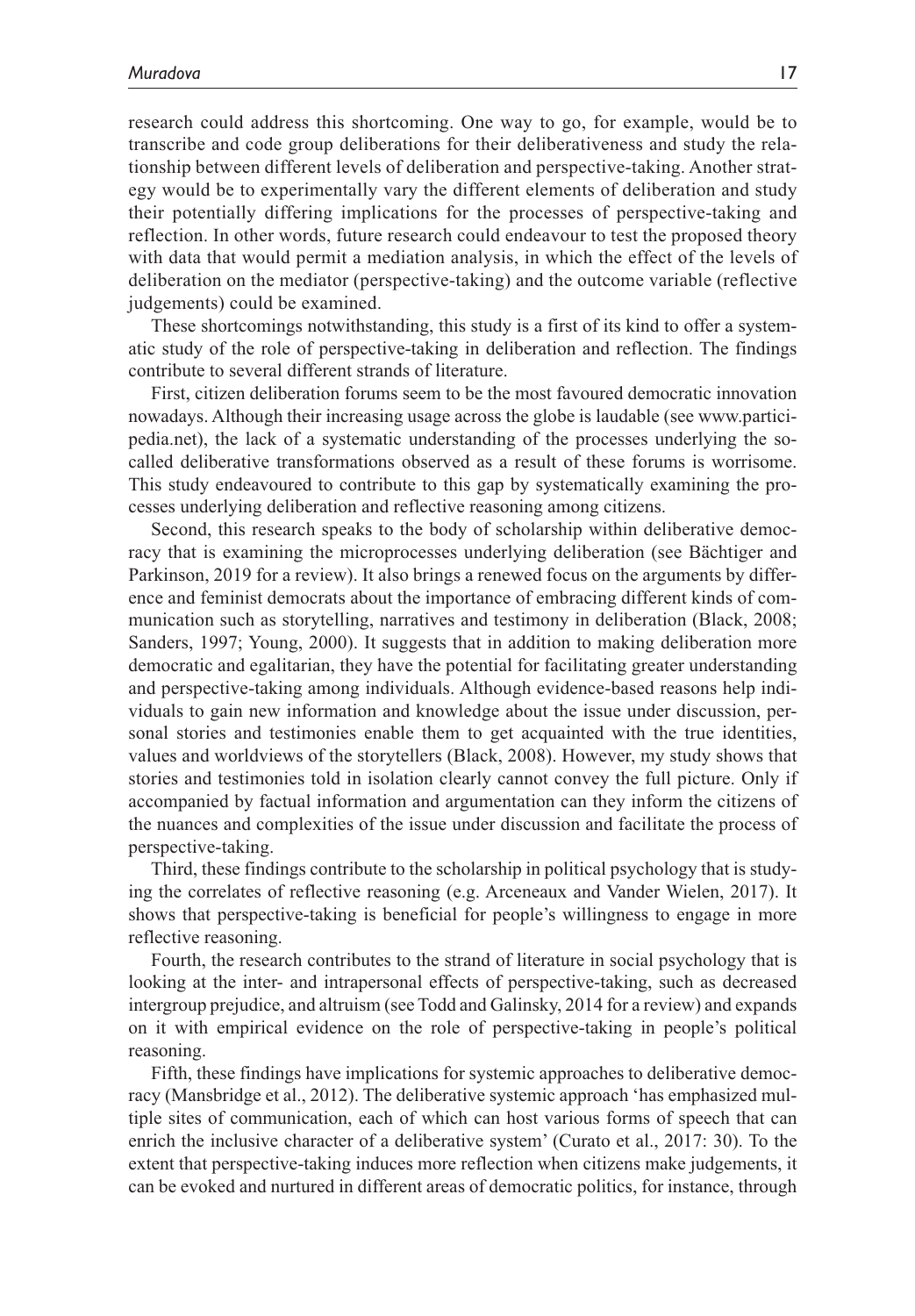empathy training at schools (Morrell, 2007), choose-your-own story games among adolescents (e.g. Simonovitz et al., 2018) and empathy-inducing ads in the media.

#### **Acknowledgements**

The author is grateful to David Farrell and Jane Suiter for the opportunity to observe the meetings of the Irish Citizens' Assembly and field her survey questions among its members. She thanks the Secretariat of the Assembly for facilitating her in-depth interviews with the assembly members and the interviewees for their time and contribution. She extends her sincere gratitude to André Bächtiger, Nicole Curato, David Farrell, Andrea Felicetti, Sofie Marien, Simon Niemeyer and Jane Suiter for reading and commenting on previous drafts of this article. Parts of this article was presented at the European Consortium for Political Research (ECPR) General Conference, Hamburg, 2018 and Politicologenetmaal – Dutch-Belgian Political Science Annual Conference, 2018 . The laboratory experiment was conducted at the Nuffield College Centre for Experimental Social Sciences (CESS), University of Oxford, while the author was a visiting scholar at the Nuffield College. She gratefully acknowledges the support of the CESS in fielding this experiment. She is also thankful to Wouter Vanbroekhoven for his research assistance. Finally, the author thanks the editor and the anonymous reviewers for their insightful comments and suggestions.

## **Declaration of Conflicting Interests**

The author(s) declared no potential conflicts of interest with respect to the research, authorship, and/or publication of this article.

### **Funding**

The author disclosed receipt of the following financial support for the research, authorship, and/or publication of this article: This project has received funding from the European Research Council (ERC) under the European Union's Horizon 2020 research and innovation programme (grant agreement n° 759736) as well as Research Foundation – Flanders (Belgium) (FWO) under the grant n° G075615N.

## **ORCID iD**

Lala Muradova **D** <https://orcid.org/0000-0002-7615-6779>

#### **Supplementary Information**

Additional Supplementary Information may be found with the online version of this article.

#### **Notes**

- 1. Others emphasize potential downfalls of deliberation. Diana Mutz (2006), for example, argues that exposure to cross-cutting communication in face to face interactions may engender ambivalence and confusion in people's political attitudes which may in turn discourage their participation in politics.
- 2. Perspective-taking is one dimension of *empathy*, with another dimension tapping into people's affective responses to the experiences of others (i.e. feelings of warmth, concern and compassion towards others) (Davis, 1980; Morrell, 2010).
- 3. Although it is possible to imagine the perspective of someone who holds the same perspective as another, 'doing so', as Epley and Caruso (2009) argue, 'cannot meaningfully be distinguished from not doing so at all and remaining completely egocentric' (Epley and Caruso, 2009: 299).
- 4. Interviews were coded manually. All the data identifying the interviewees were anonymized. Each transcription was read three times. First, each interview was read with the aim of understanding the general tone and structure of the interview. Second, they were read with the objective of identifying common patterns consistent with the theory. Third, they were read once more in order to choose relevant quotes for this article.
- 5. For the battery of items measuring the 'consideration', see Grönlund et al. (2017: 469).
- 6. The final sample was  $n = 598$  after dropping duplicates.
- 7. Subjects were compensated for their time and participation.
- 8. One of the respondents in the placebo condition did not record his or her ID number correctly, and was excluded from the data analysis.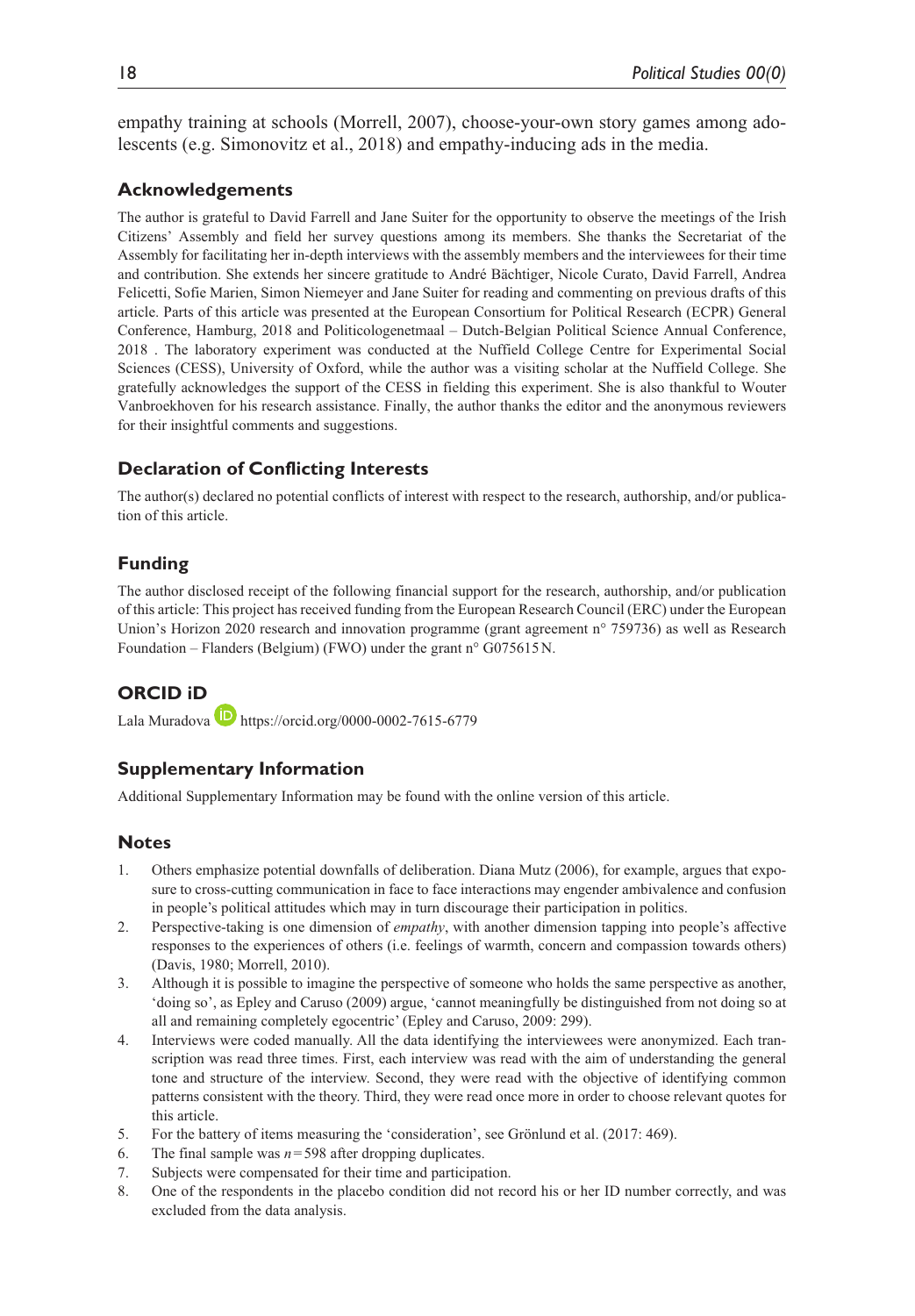#### **References**

- Achen CH and Bartels LM (2016) *Democracy for Realists: Why Elections Do Not Produce Responsive Government*. Princeton, NJ: Princeton University Press.
- Arceneaux K and Vander Wielen RJ (2017) *Taming Intuition: How Reflection Minimizes Partisan Reasoning and Promotes Democratic Accountability*. Cambridge: Cambridge University Press.
- Bächtiger A and Parkinson J (2019) *Mapping and Measuring Deliberation: Towards a New Deliberative Quality*. Oxford: Oxford University Press.
- Bächtiger A, Dryzek JS, Mansbridge J, et al. (2018) Deliberative Democracy: An Introduction. In: Bächtiger A, Dryzek JS, Mansbridge J, et al. (eds) *The Oxford Handbook of Deliberative Democracy*. Oxford: Oxford University Press, pp.1–34.
- Bächtiger A, Niemeyer S, Neblo M, et al. (2010) Disentangling Diversity in Deliberative Democracy: Competing Theories, Their Blind Spots and Complementarities – Symposium: Toward More Realistic Models of Deliberative Democracy. *Journal of Political Philosophy* 18 (1): 32–63.
- Barabas J (2004) How Deliberation Affects Policy Opinions. *American Political Science Review* 98 (4): 687–701.
- Black LW (2008) Deliberation, Storytelling, and Dialogic Moments. *Communication Theory* 18: 93–116.
- Boswell J and Corbett J (2017) Why and How to Compare Deliberative Systems. *European Journal of Political Research* 56 (4): 801–819.
- Buber M (1998) *The Knowledge of Man: Selected Essays* (trans M Friedman and RG Smith and ed M Friedman). New York: Humanity Books.
- Caluwaerts D and Reuchamps M (2014) Does Inter-Group Deliberation Foster Inter-Group Appreciation? Evidence from Two Experiments in Belgium. *Politics* 34 (2): 101–115.
- Carman KL, Mallery C, Maurer M, et al. (2015) Effectiveness of Public Deliberation Methods for Gathering Input on Issues in Healthcare : Results from a Randomized Trial. *Social Science & Medicine* 133: 11–20.

Chambers S (2003) Deliberative Democracy Theory. *Annual Review of Political Science* 6 (1): 307–326.

- Citizens' Assembly (2018). Available at: https://www.citizensassembly.ie/en/what-we-do/key-principles-rulesprocedures/ (accessed 10 April 2020).
- Colombo C (2018) Hearing the Other Side? Debiasing Political Opinions in the Case of the Scottish Independence Referendum. *Political Studies* 66: 23–2.
- Curato N, Dryzek JS, Ercan SA, et al. (2017) Twelve Key Findings in Deliberative Democracy Research. *Daedalus* 146: 28–38.
- Davis MH (1980) A Mulitdimensional Approach to Individual Differences in Empathy. *JSAS Catalog of Selected Documents in Psychology* 10: 85.
- Delli-Caprini MX and Keeter S (1996) *What Americans Know about Politics and Why It Matters*. New Haven, CT: Yale University Press.
- Dewey J (1933) *How We Think: A Restatement of the Relation of Reflective Thinking to the Educative Process*. Boston, MA: D.C. Heath & Co Publishers.
- Dryzek JS (2000) *Deliberative Democracy and Beyond: Liberals, Critics, Contestations*. New York: Oxford University Press.
- Epley N and Caruso EM (2009) Perspective Taking: Misstepping Into Others Shoes. In: Markman KD, Klein WMP and Suhr JA (eds) *Handbook of Imagination and Mental Simulation*. Hove: Psychology Press, pp.297–311.
- Farrell DM, Suiter J and Harris C (2019) 'Systematizing' Constitutional Deliberation: The 2016-18 Citizens' Assembly in Ireland. *Irish Political Studies* 34: 113–123.
- Field L (2018) The Abortion Referendum of 2018 and a Timeline of Abortion Politics in Ireland to Date. *Irish Political Studies* 33 (4): 608–628.
- Fishkin J (2009) *When the People Speak: Deliberative Democracy and Public Consultation*. New York: Oxford University Press.
- Fournier P, Turgeon M, Blais A, et al. (2011) Deliberation from Within: Changing One's Mind During an Interview. *Political Psychology* 32 (5): 885–919.
- Galinsky AD and Moskowitz GB (2000) Perspective-taking: Decreasing Stereotype Expression, Stereotype Accessibility, and In-group Favoritism. *Journal of Personality and Social Psychology* 78: 708–724.
- Gastil J (2008) *Political Communication and Deliberation*. Los Angeles, CA: SAGE Publishing.
- Gastil J and Black L (2018) Deliberation in Communication Studies. In: Bächtiger A, Dryzek JS, Mansbridge J, et al. (eds) *The Oxford Handbook of Deliberative Democracy*. Oxford: Oxford University Press, pp.502–517.
- Gerber M, Bächtiger A, Fiket I, et al. (2014) Deliberative and Non-deliberative Persuasion: Mechanisms of Opinion Formation in EuroPolis. *European Union Politics* 15 (3): 410–429.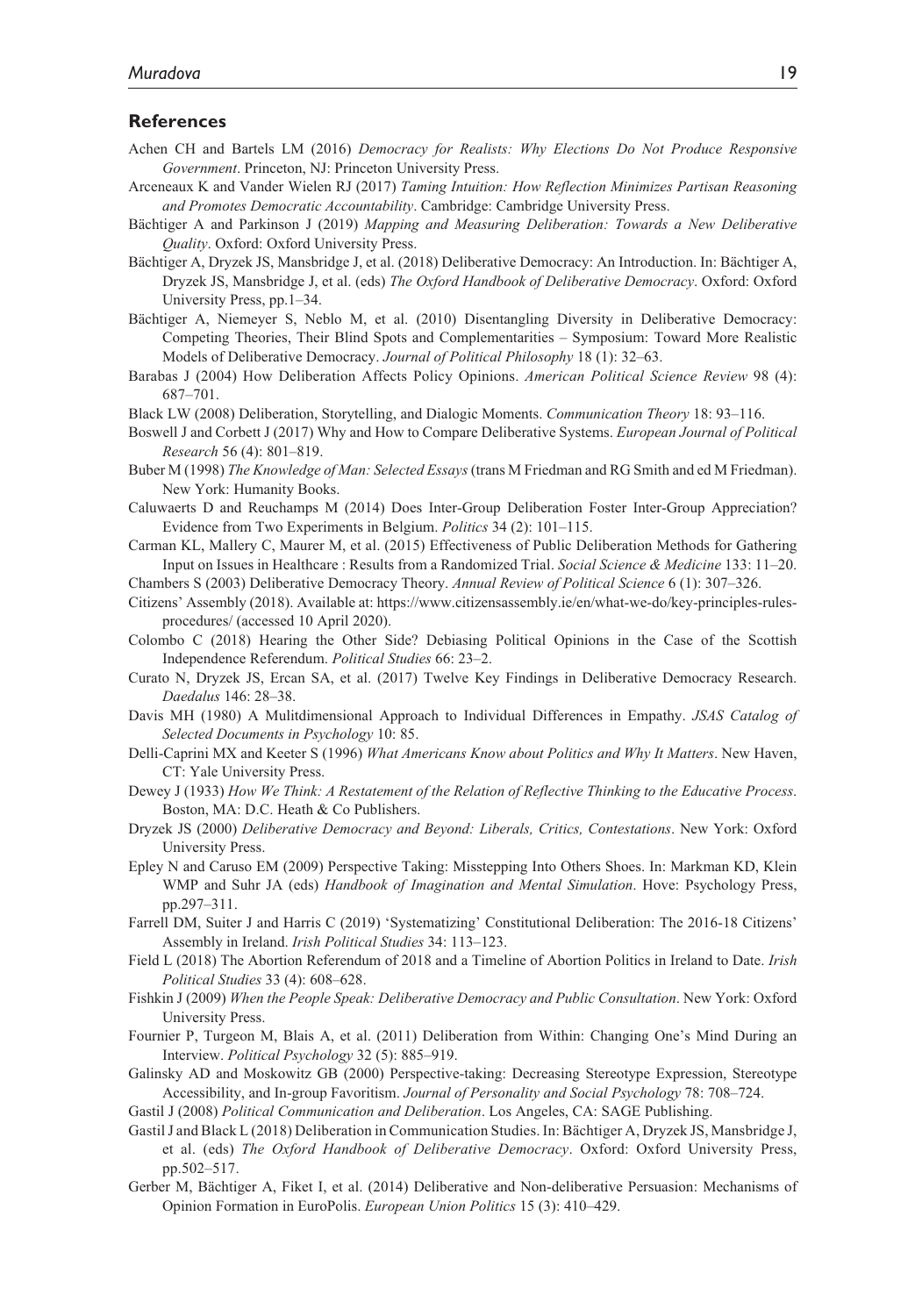Goodin RE (2000) Democratic Deliberation Within. *Philosophy and Public Affairs* 29 (1): 81–108.

- Goodin RE and Niemeyer SJ (2003) When Does Deliberation Begin? Internal Reflection versus Public Discussion in Deliberative Democracy. *Political Studies* 51 (4): 627–649.
- Grönlund K, Herne K and Setälä M (2017) Empathy in a Citizen Deliberation Experiment. *Scandinavian Political Studies* 40 (4): 457–480.
- Habermas J (1981) *Theory of Communicative Action, Volume 1: Reason and the Rationalization of Society*. Cambridge: Polity Press.
- Himmelroos S and Christensen HS (2014) Deliberation and Opinion Change: Evidence from a Deliberative Mini-Public in Finland. *Scandinavian Political Studies* 37 (1): 41–60.
- Kuklinski JH, Quirk PJ, Jerit J, et al. (2000) Misinformation and the Currency of Democratic Citizenship. *Journal of Politics* 62 (3): 790–816.
- Lodge M and Taber C (2010) Three Steps toward a Theory of Motivated Political Reasoning. In: Lupia A, McCubbins MD and Popkin SL (eds) *Elements of Reason*. Cambridge: Cambridge University Press, pp.183–213.
- Luskin RC, Fishkin JS, Jowell R, et al. (2002) Considered Opinions: Deliberative Polling in Britain. *British Journal of Political Science* 32: 455–487.
- Manin B (1987) On Legitimacy and Political Deliberation. *Political Theory* 15 (3): 338–368.
- Mansbridge J (1983) *Beyond Adversary Democracy*. Chicago, IL: University of Chicago Press.
- Mansbridge J (1999) Everyday Talk in the Deliberative System. In: Macedo S (ed.) *Deliberative Politics. Essays on Democracy and Disagreement*. New York Oxford: Oxford University Press, pp.211–239.
- Mansbridge J, Bohman J, Chambers S, et al. (2012) A Systemic Approach to Deliberative Democracy. *Deliberative Systems: Deliberative Democracy at the Large Scale* (Theories of Institutional Design). Cambridge: Cambridge University Press, pp.1–26.
- Marcus GE, Neuman W and MacKuen M (2000) *Affective Intelligence and Political Judgement*. Chicago, IL: University of Chicago Press.
- Mendelberg T (2002) The Deliberative Citizen: Theory and Evidence. *Political Decision Making, Deliberation and Participation* 6: 151–193.
- Mercier H and Landemore H (2012) Reasoning Is for Arguing: Understanding the Successes and Failures of Deliberation. *Political Psychology* 33 (2): 243–258.
- Morrell ME (2007) Empathy and Democratic Education. *Public Affairs Quarterly* 21 (4): 381–403.
- Morrell ME (2010) *Empathy and Democracy: Feeling, Thinking and Deliberation*. University Park, PA: Pennsylvania State University Press.
- Morrell ME (2018) Listening and Deliberation. In: Bächtiger A, Dryzek JS, Mansbridge J, et al. (eds) *The Oxford Handbook of Deliberative Democracy*. Oxford: Oxford University Press, pp.237–250.
- Muhlberger P (2005) Attitude Change in Face-to-Face and Online Political Deliberation: Conformity, Information, or Perspective Taking? *Paper Presented at the American Political Science Association Annual Meeting*, Washington, DC, 1 September.
- Muradova L (2019) Is an Empathic Citizen a Good Citizen? In: *Midwest Political Science Association (MPSA) Annual Meeting*, *Chicago, IL*, 4–7 April.
- Mutz D (2006) *Hearing the Other Side: Deliberative Versus Participatory Democracy*. New York: Cambridge University Press.
- Niemeyer SJ (2019) Intersubjective Reasoning in Political Deliberation. Centre for Deliberative Democracy and Global Governance Research Paper Series, 2019/4. Bruce, ACT, Australia: Centre for Deliberative Democracy and Global Governance, Institute for Governance and Policy Analysis, University of Canberra. Available at: [https://www.governanceinstitute.edu.au/magma/media/upload/ckeditor/files/](https://www.governanceinstitute.edu.au/magma/media/upload/ckeditor/files/Intersubjective%20Reasoning(4).pdf) [Intersubjective%20Reasoning\(4\).pdf](https://www.governanceinstitute.edu.au/magma/media/upload/ckeditor/files/Intersubjective%20Reasoning(4).pdf) (accessed: 10 April 2020).
- Niemeyer SJ and Dryzek JS (2007) The Ends of Deliberation: Meta-consensus and Inter-Subjective Rationality as Ideal Outcomes. *Swiss Political Science Review* 13 (4): 497–526.
- Owen D and Smith G (2015) Survey Article: Deliberation, Democracy, and the Systemic Turn. *Journal of Political Philosophy* 23 (2): 213–234.
- Rosenberg SW (2013) Citizen Competence and the Psychology of Deliberation. In: Estlub S and McLaverty P (eds) *Deliberative Democracy: Issues and Cases*. Edinburgh: Edinburgh University Press, pp.1–36.

Sanders LM (1997) Against Deliberation. *Political Theory* 25 (3): 347–376.

- Saunders B, Sim J, Kingstone T, et al. (2018) Saturation in Qualitative Research: Exploring Its Conceptualization and Operationalization. *Quality & Quantity* 52 (4): 1893–1907.
- Scudder MF (2016) Beyond Empathy: Strategies and Ideals of Democratic Deliberation. *Polity* 48 (4): 524–550.
- Simonovitz G, Kezdi G and Kardos P (2018) Seeing the World Through the Other's Eye: An Online Intervention. *American Political Science Review* 112 (1): 186–193.